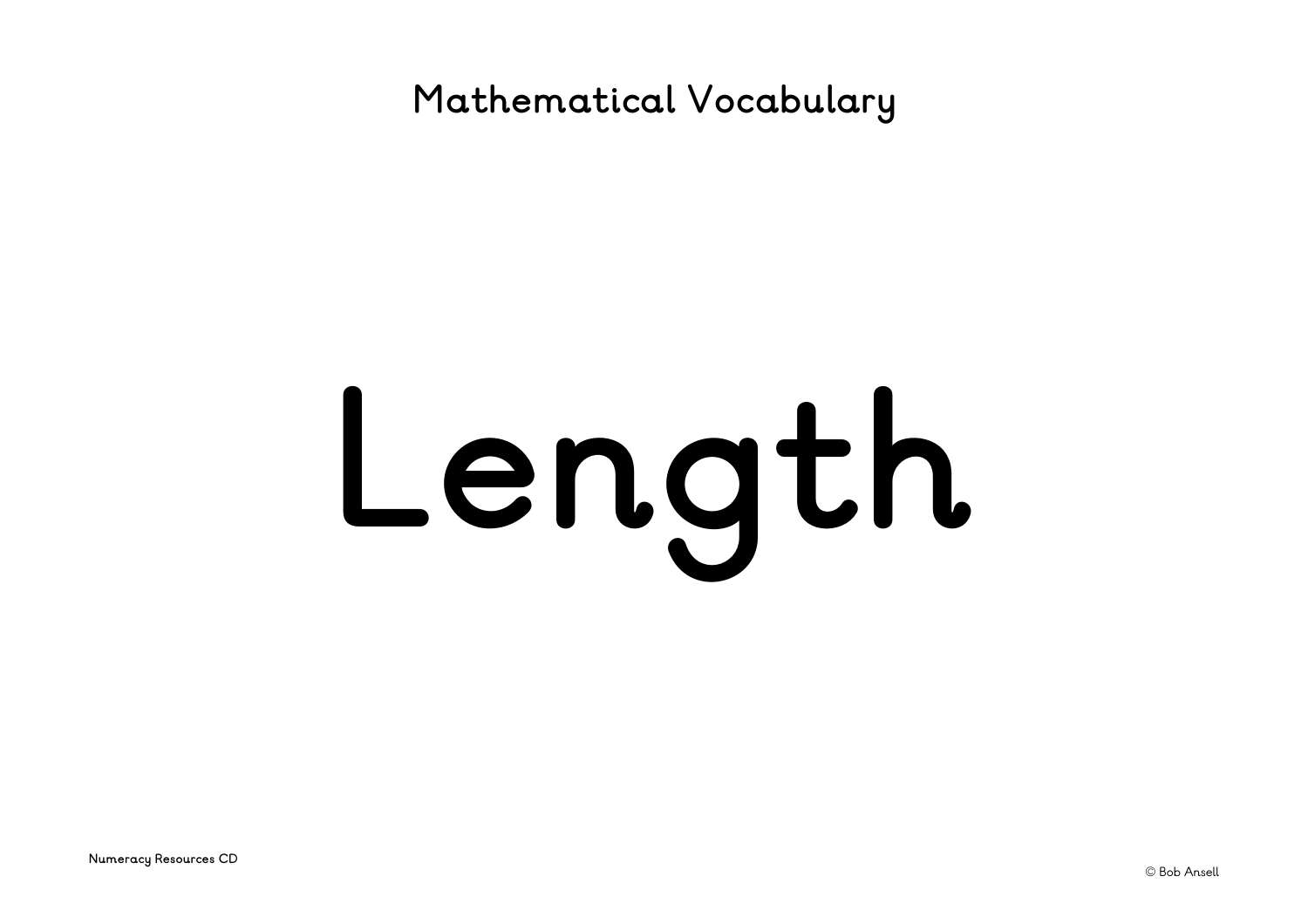# **length**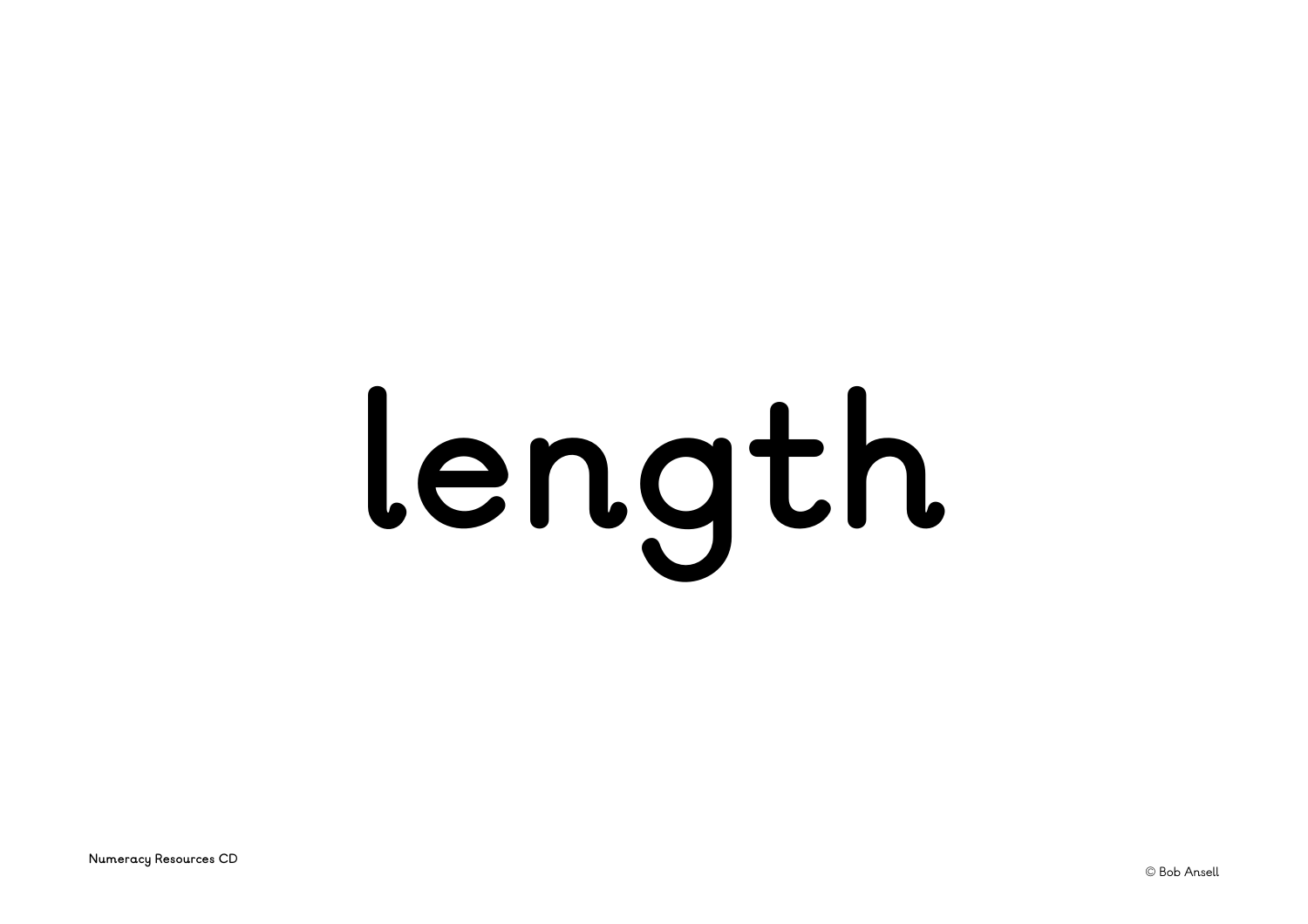### **width**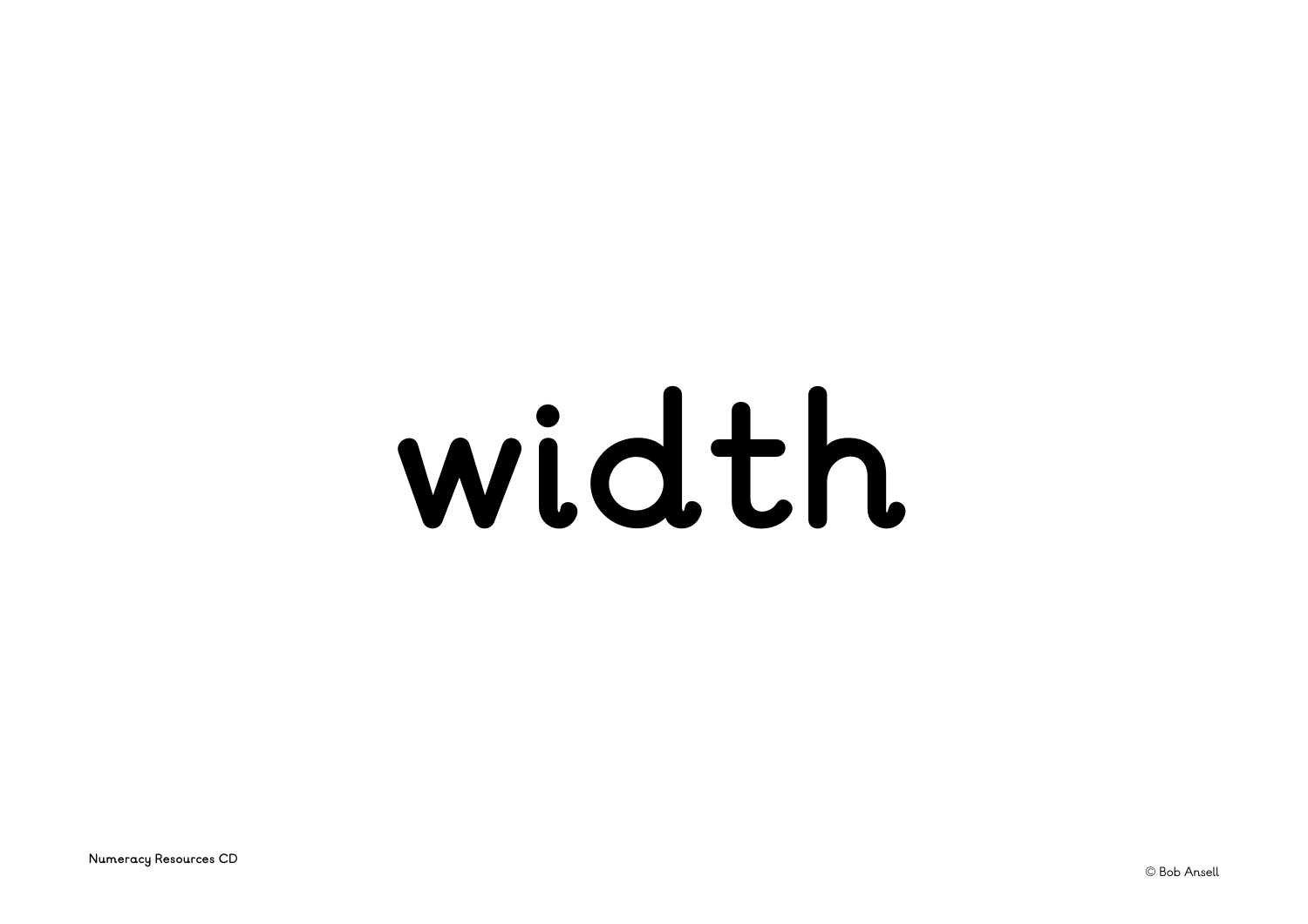# **height**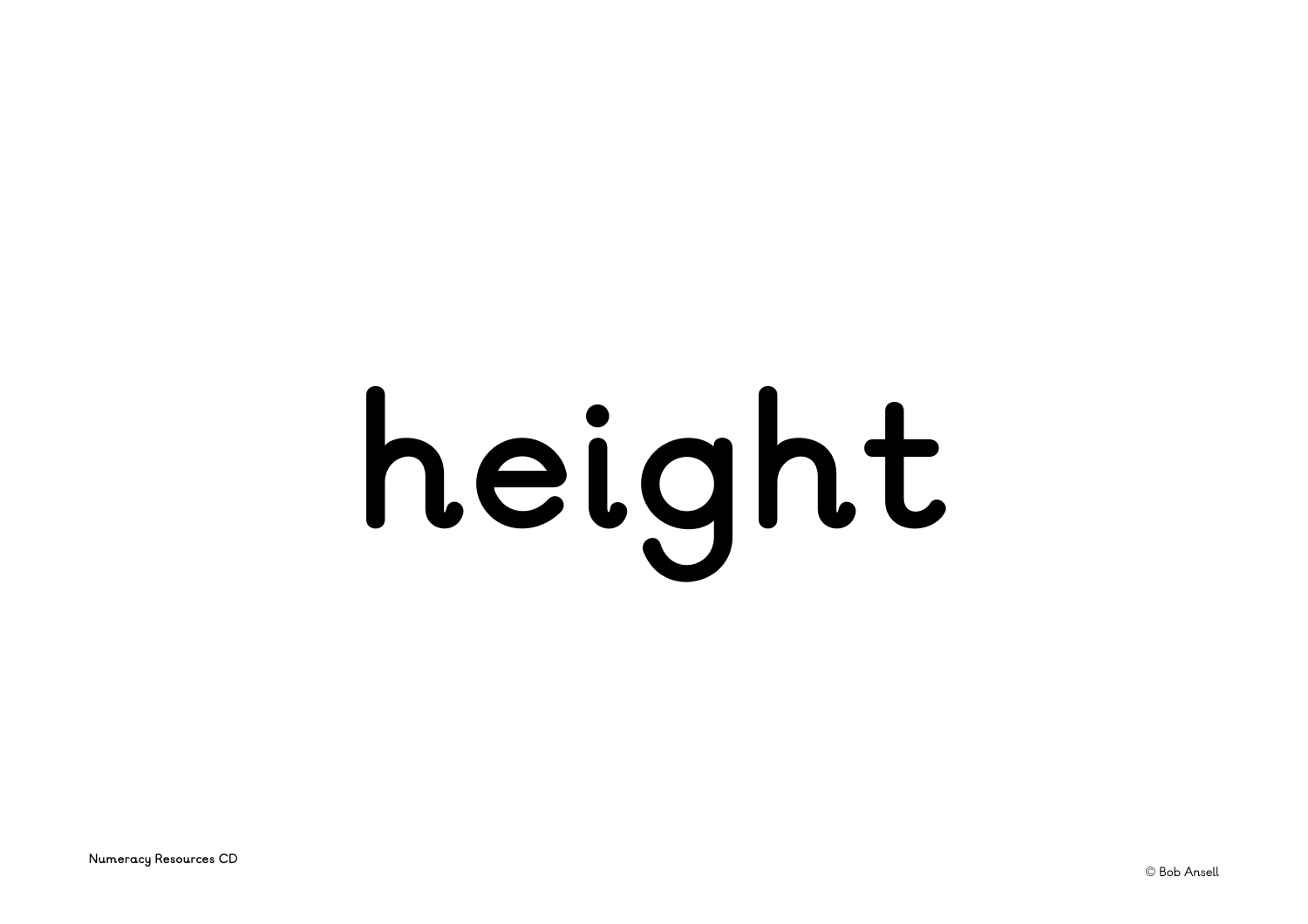### **depth**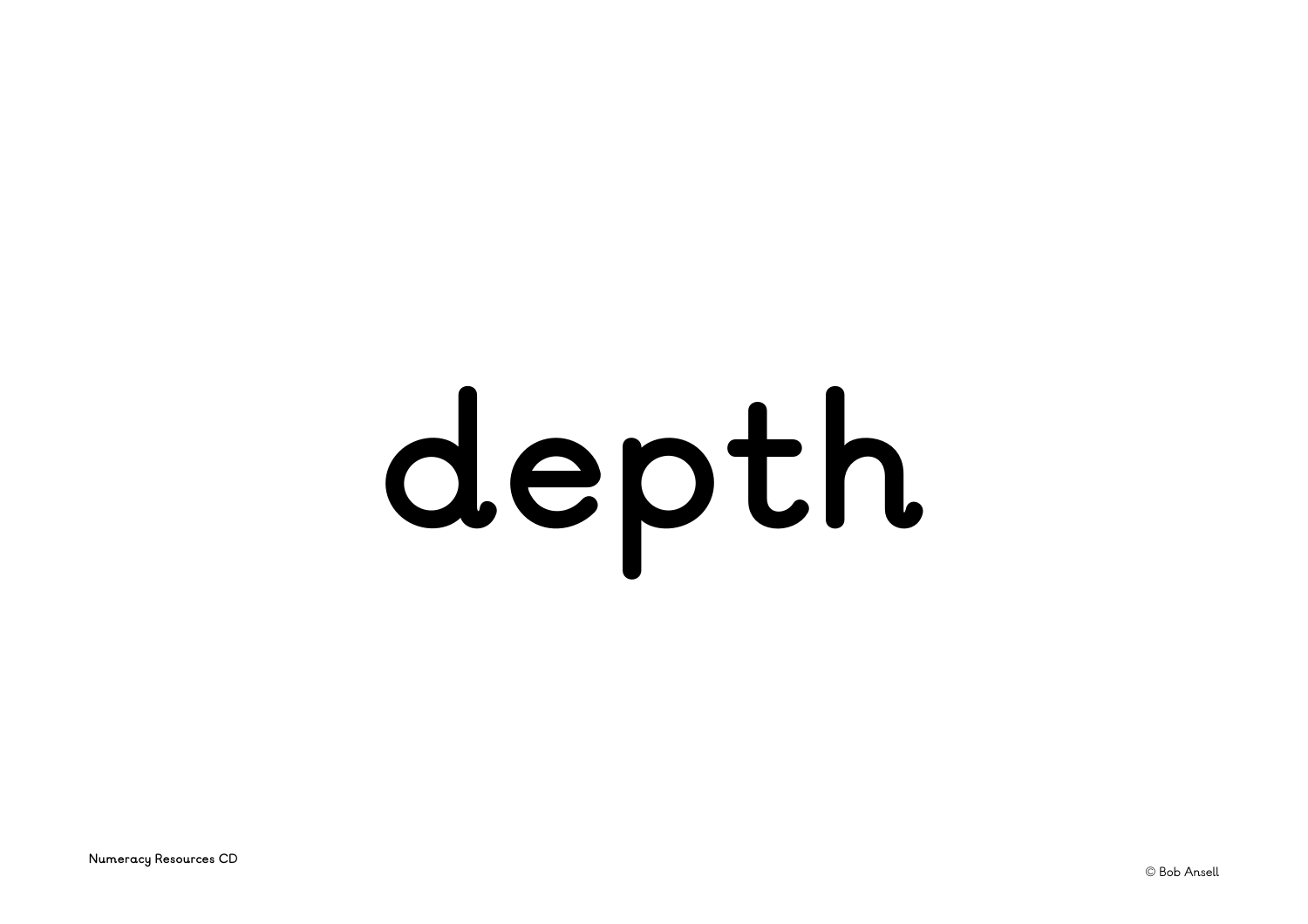# **long**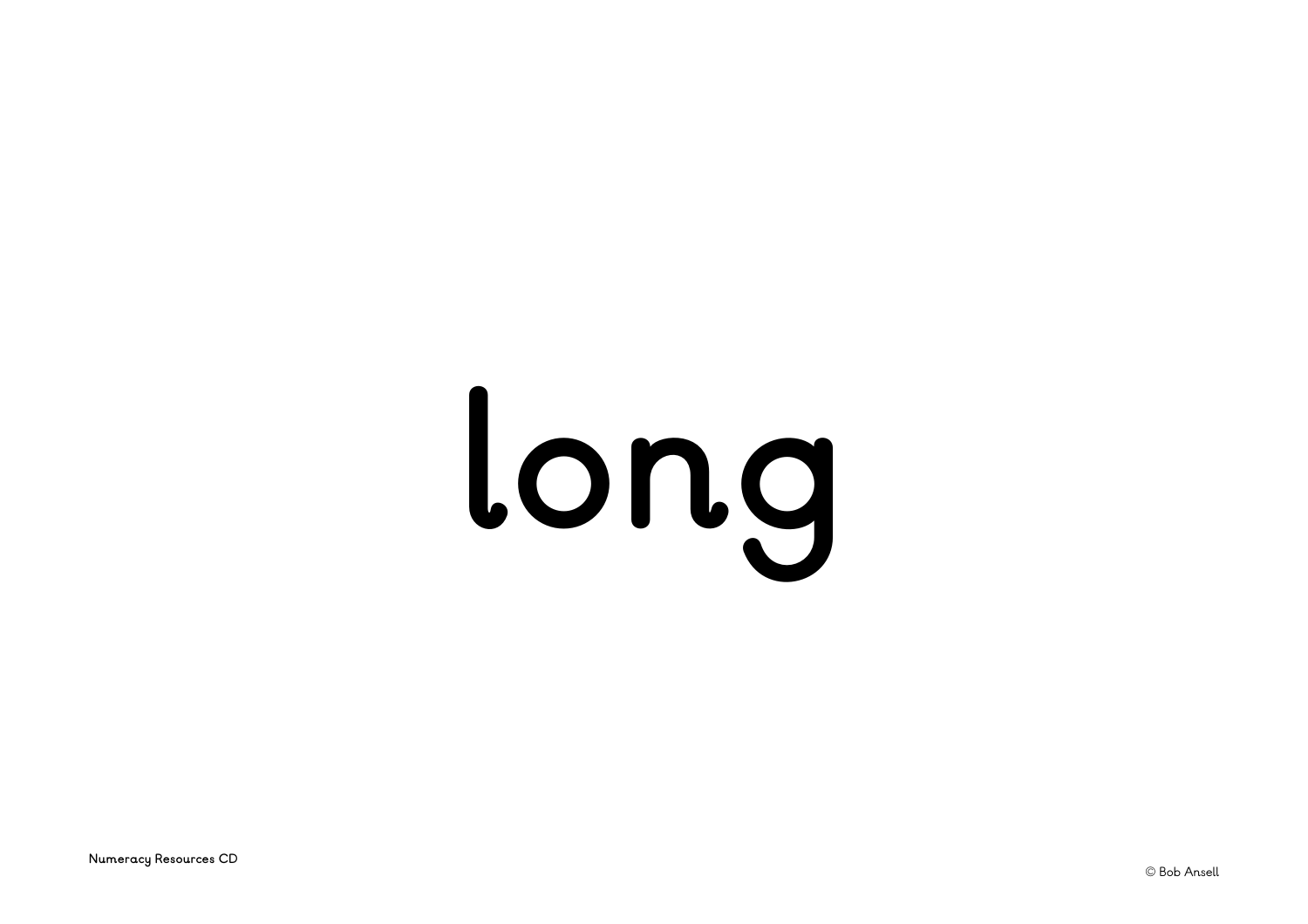### **short**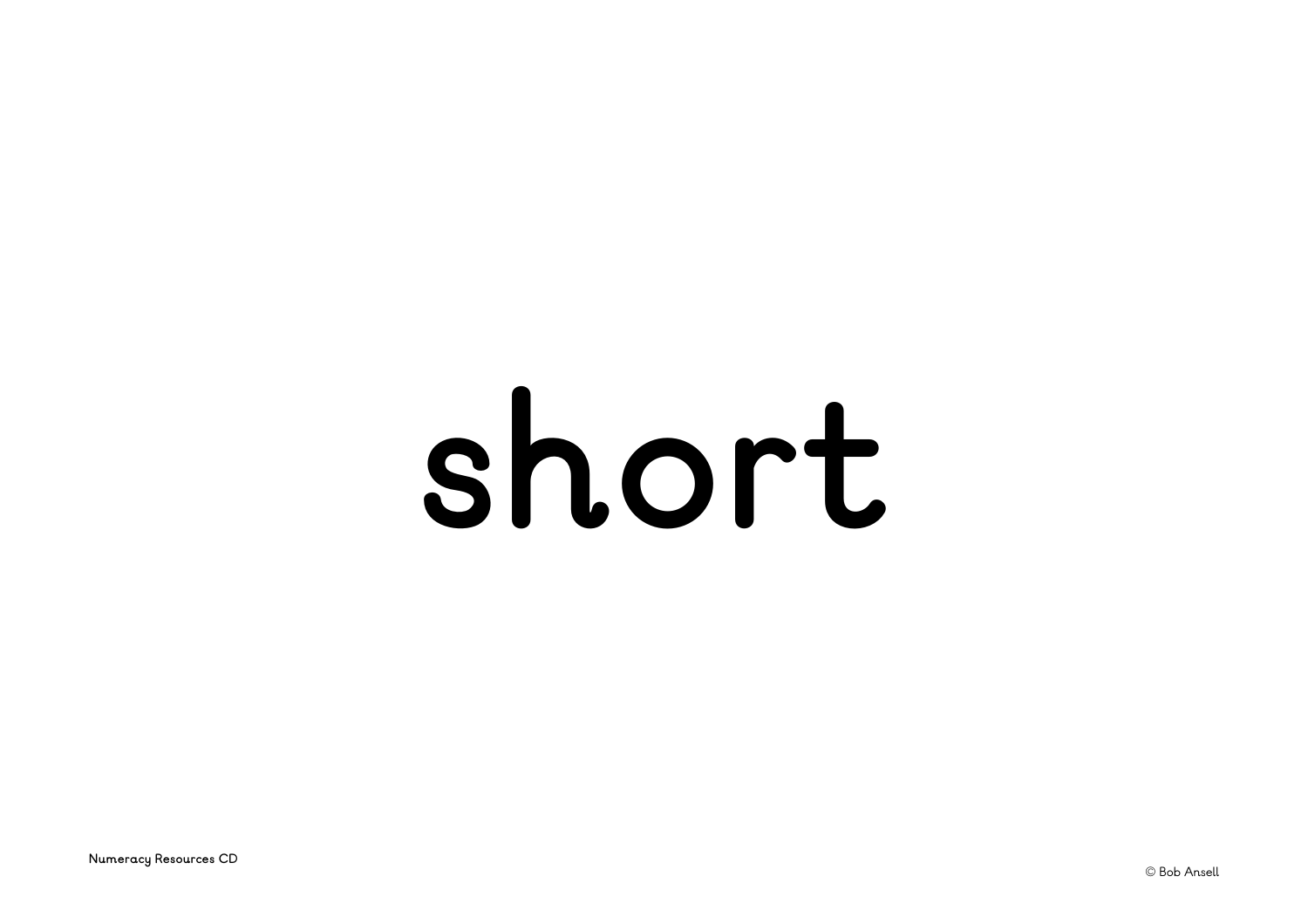#### **tall**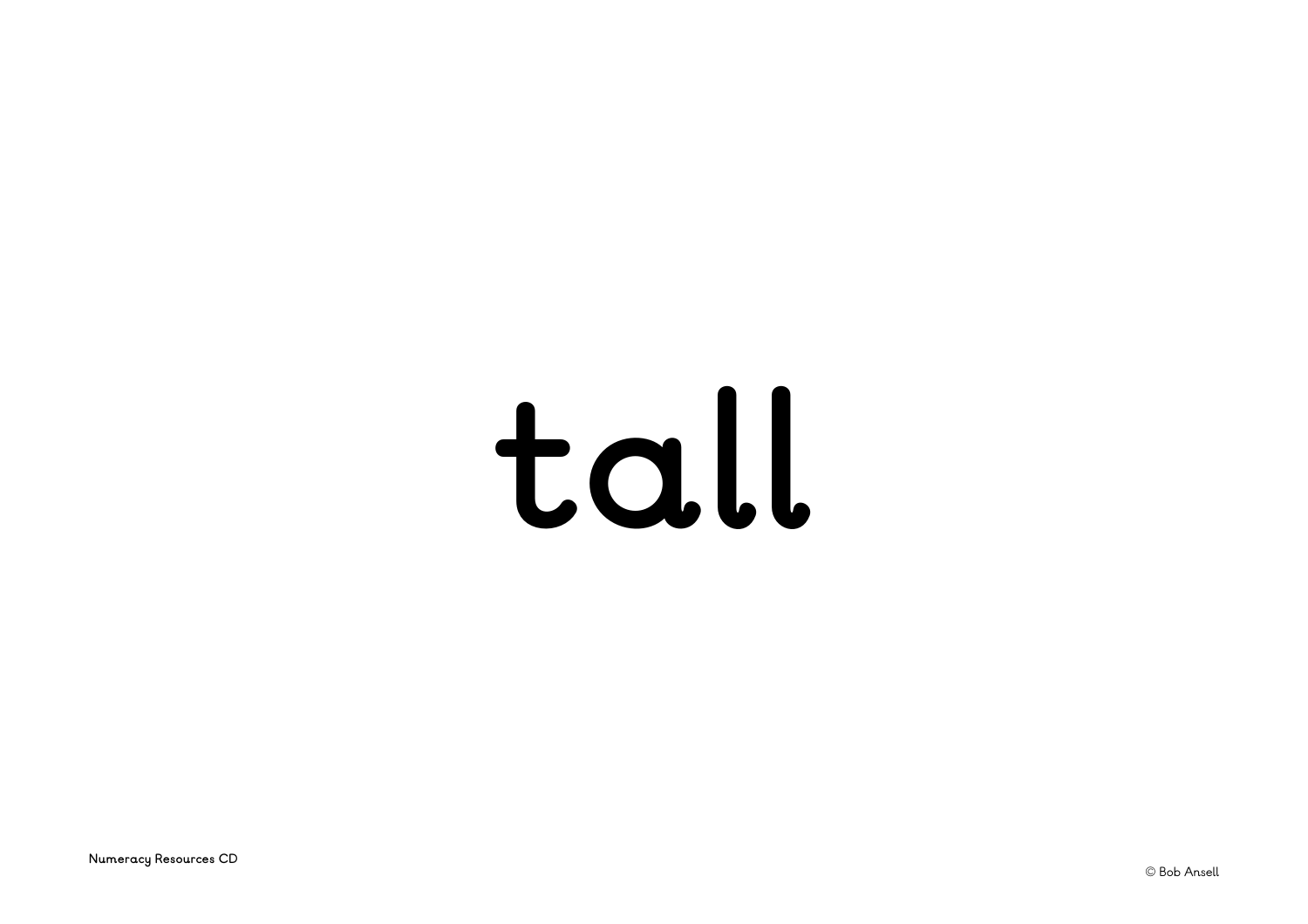# **high**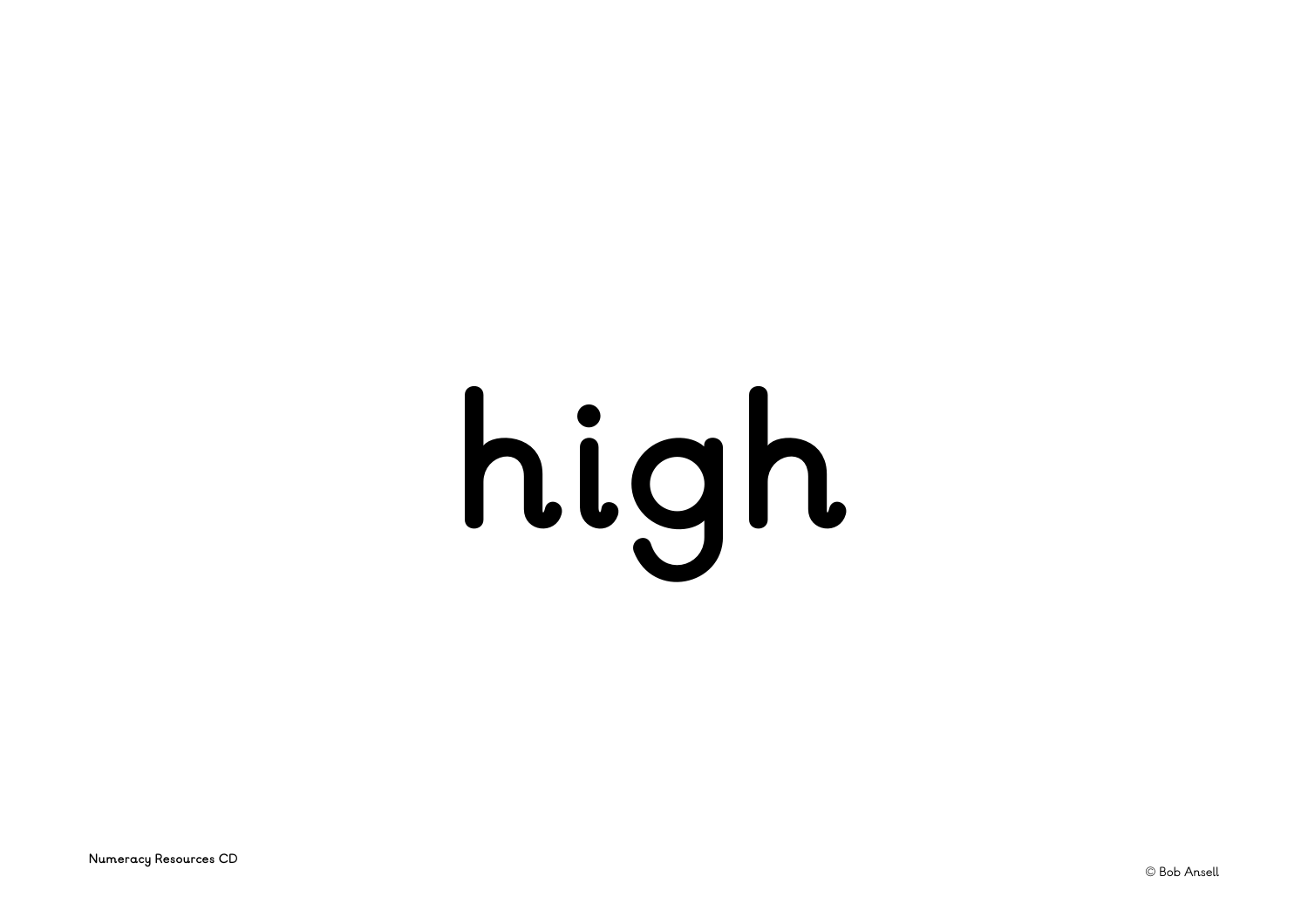### **low**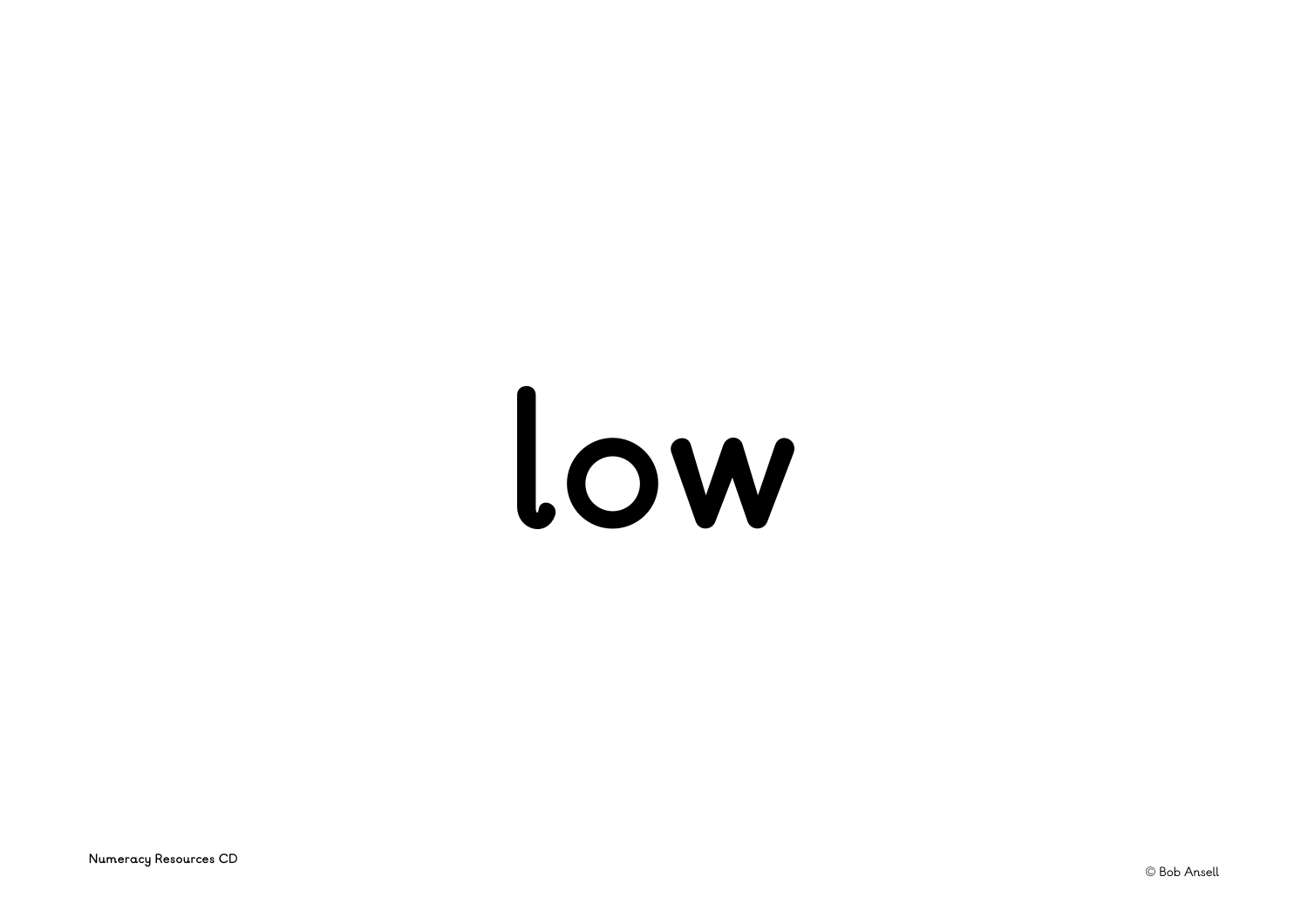### **wide**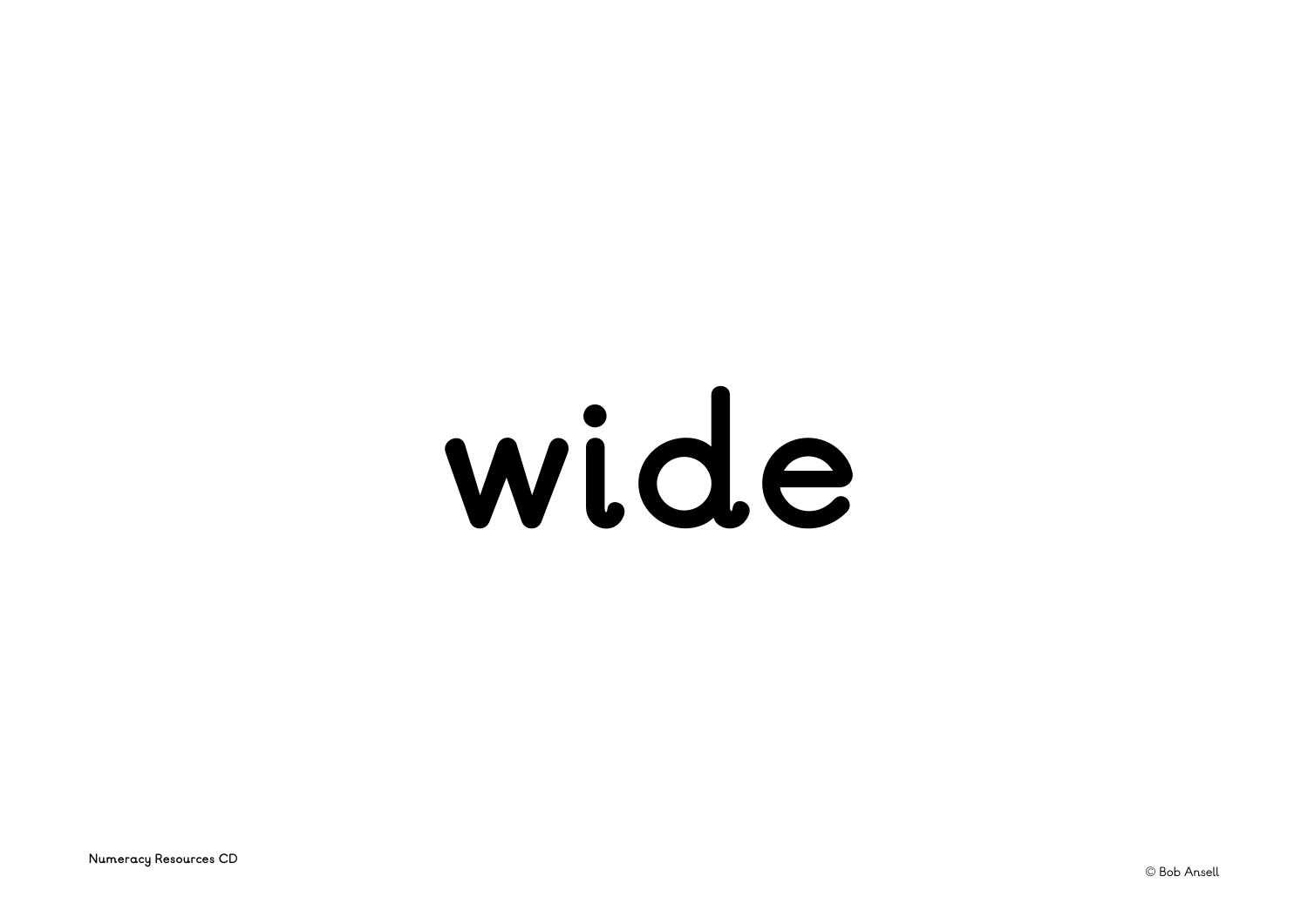#### **narrow**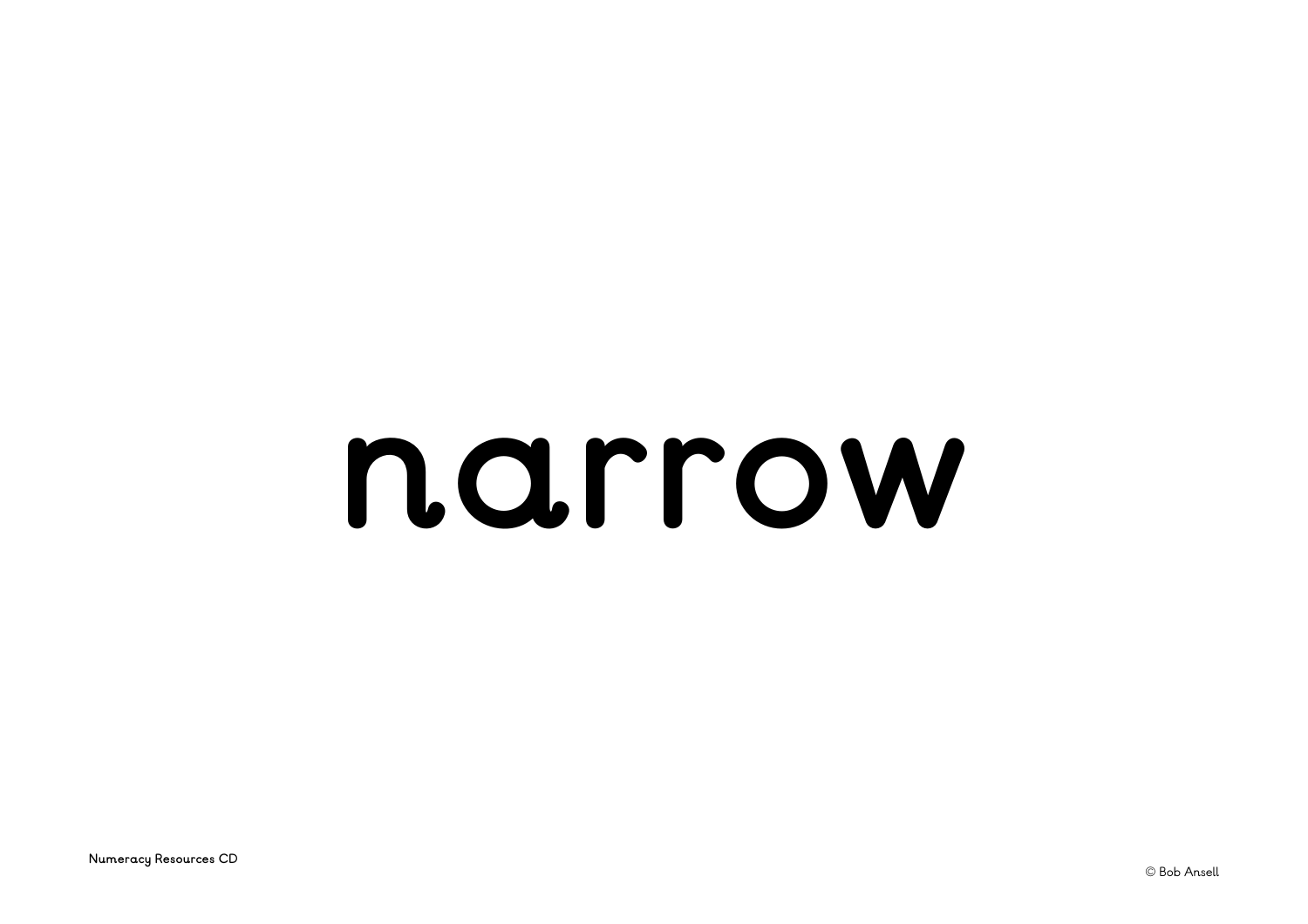# **deep**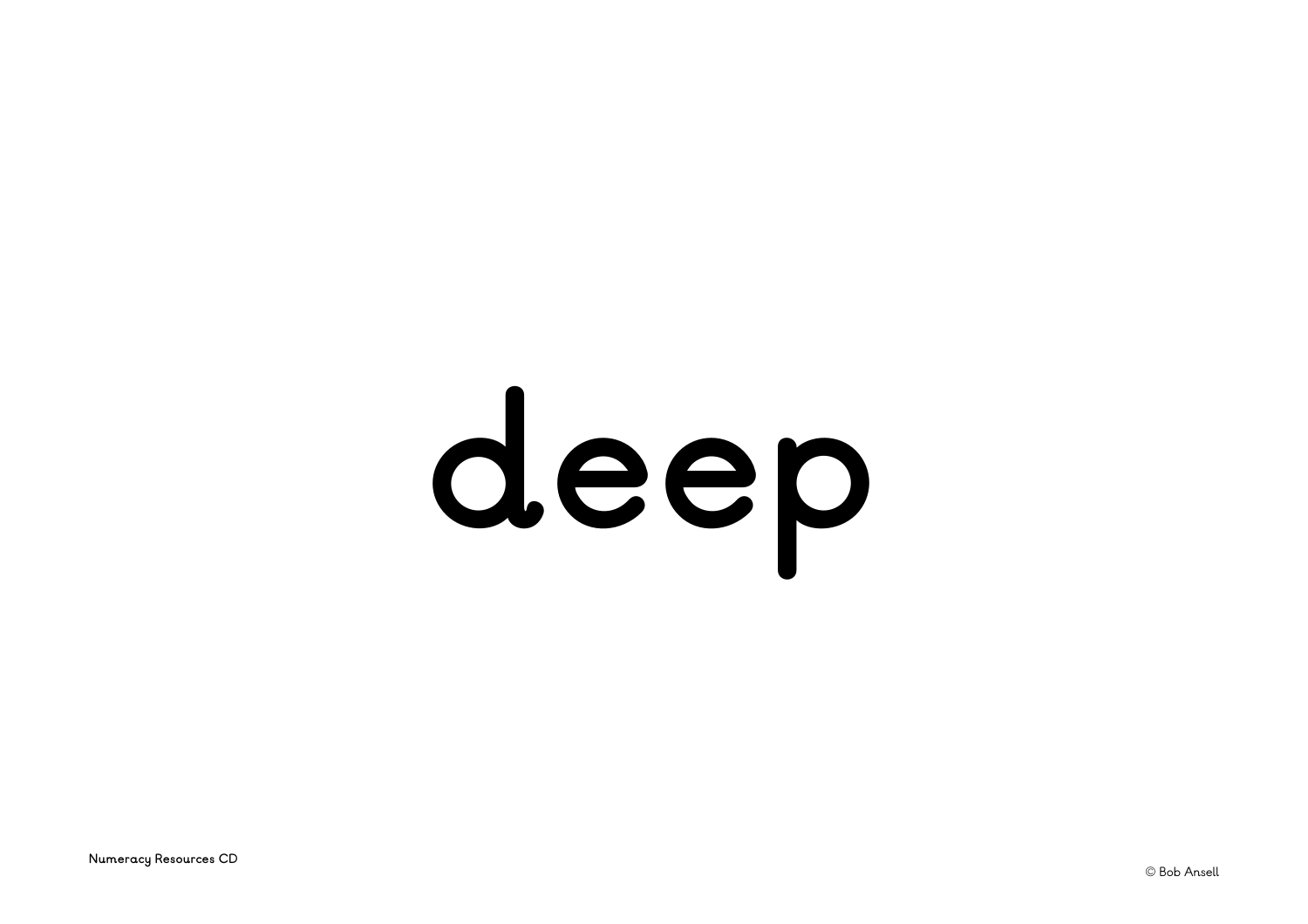### **shallow**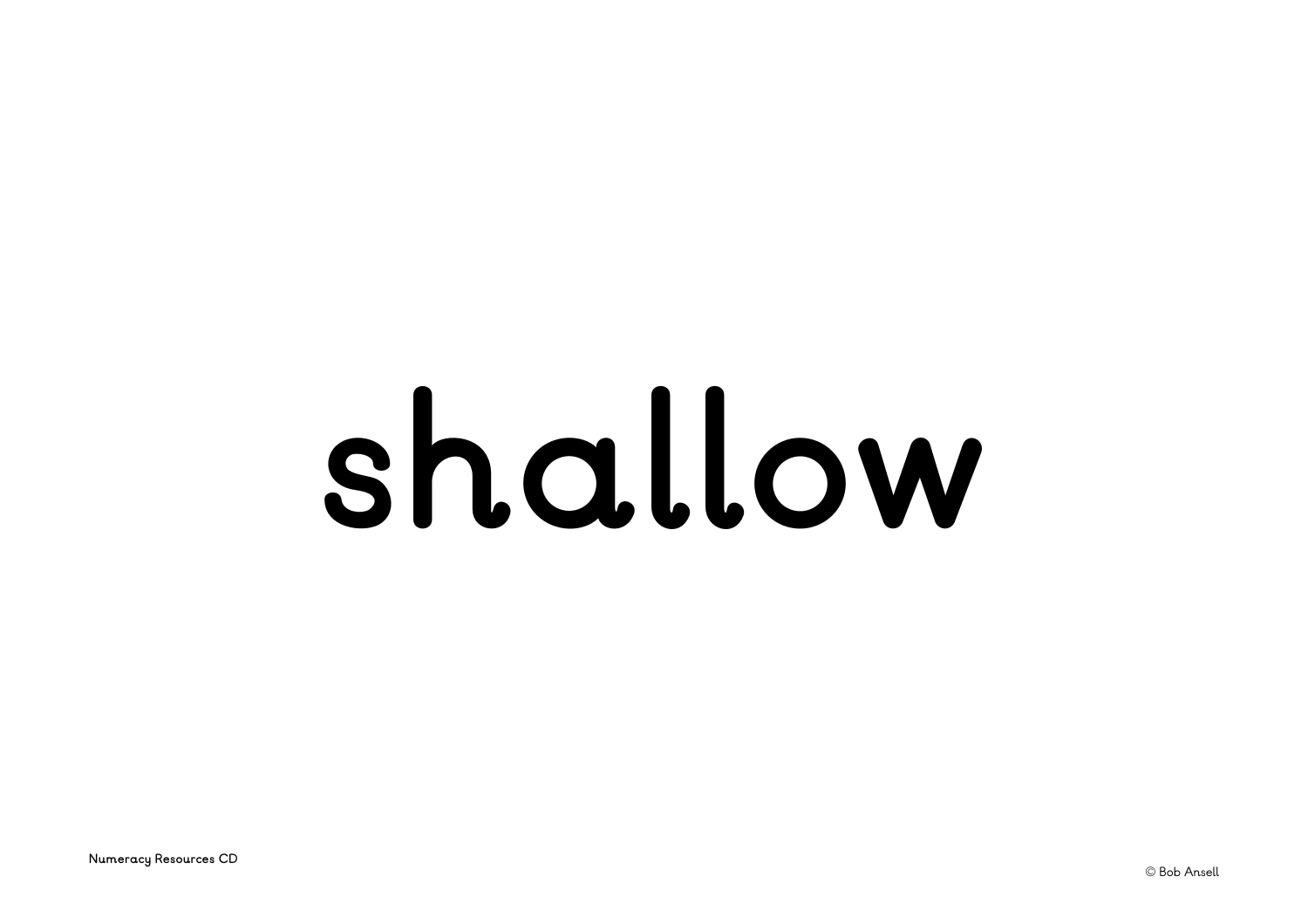#### **thick**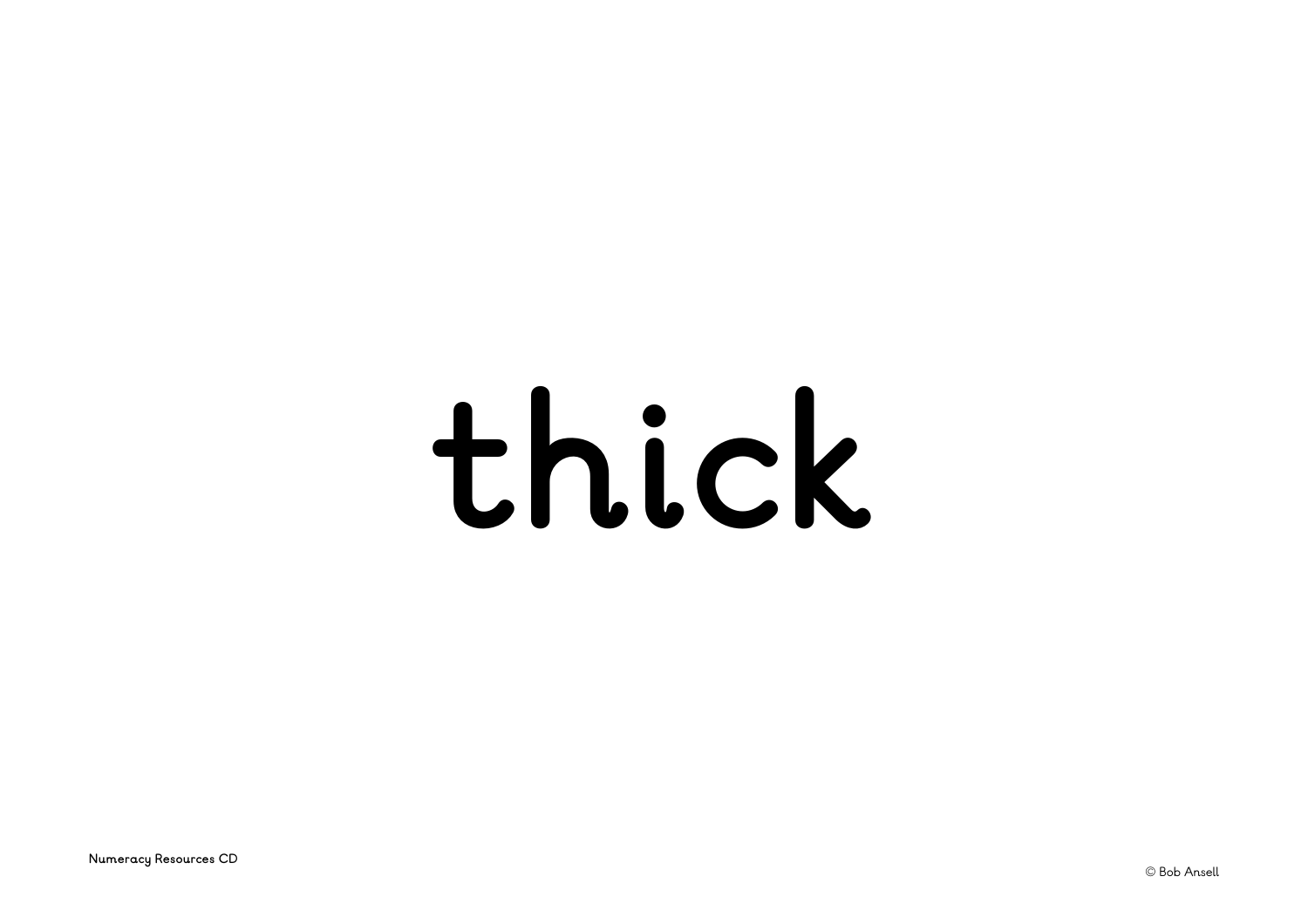### **thin**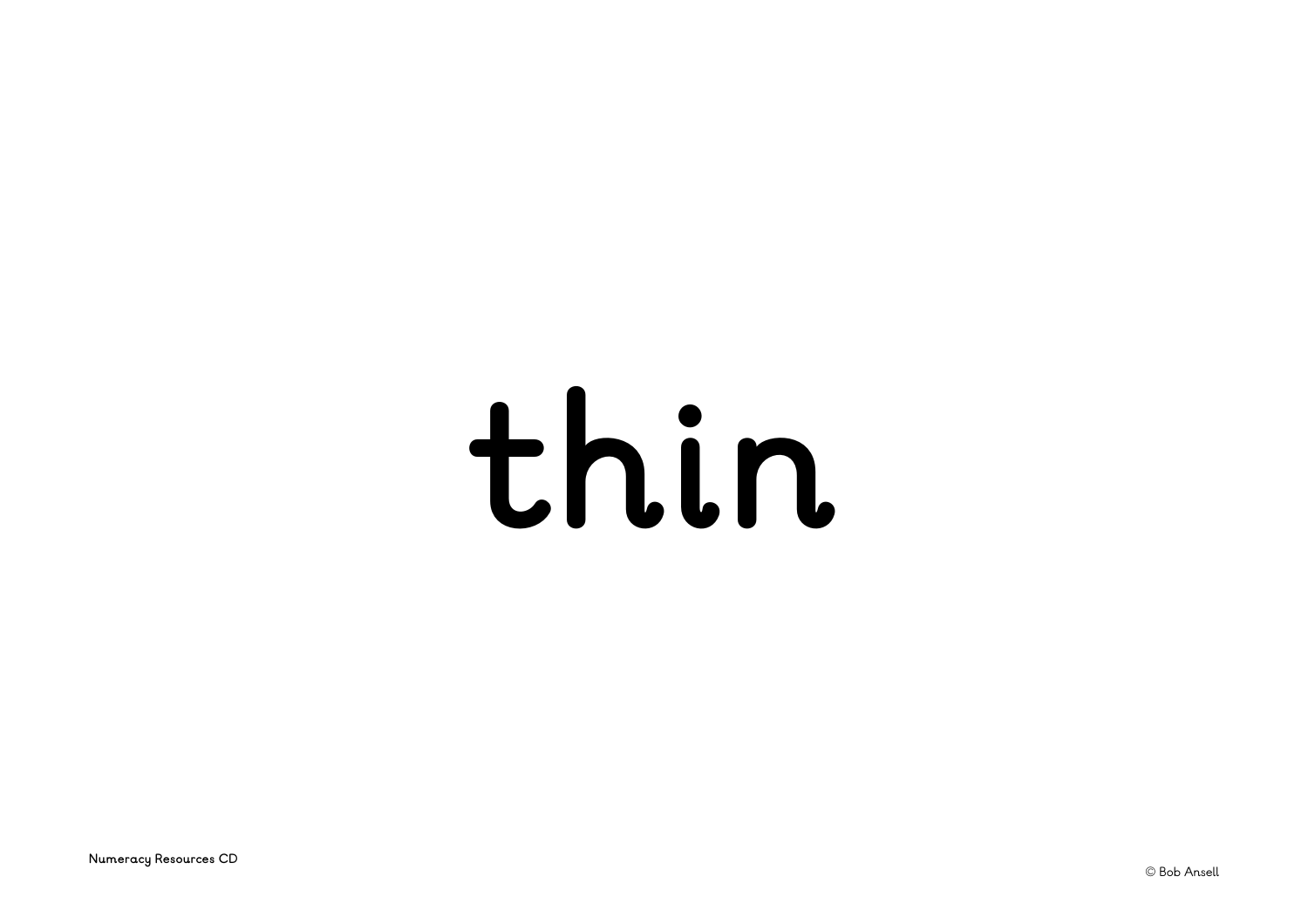### **longer**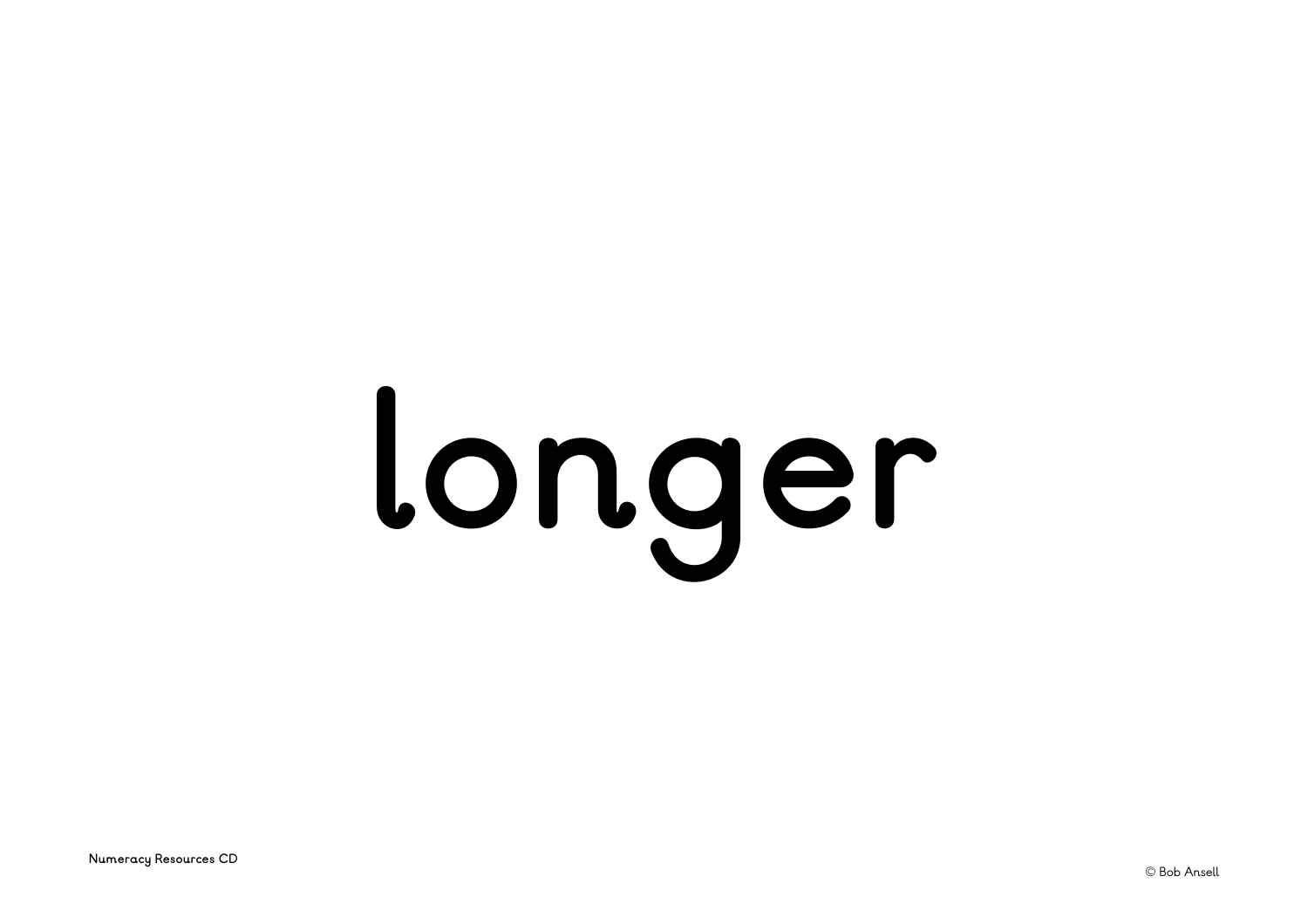#### **shorter**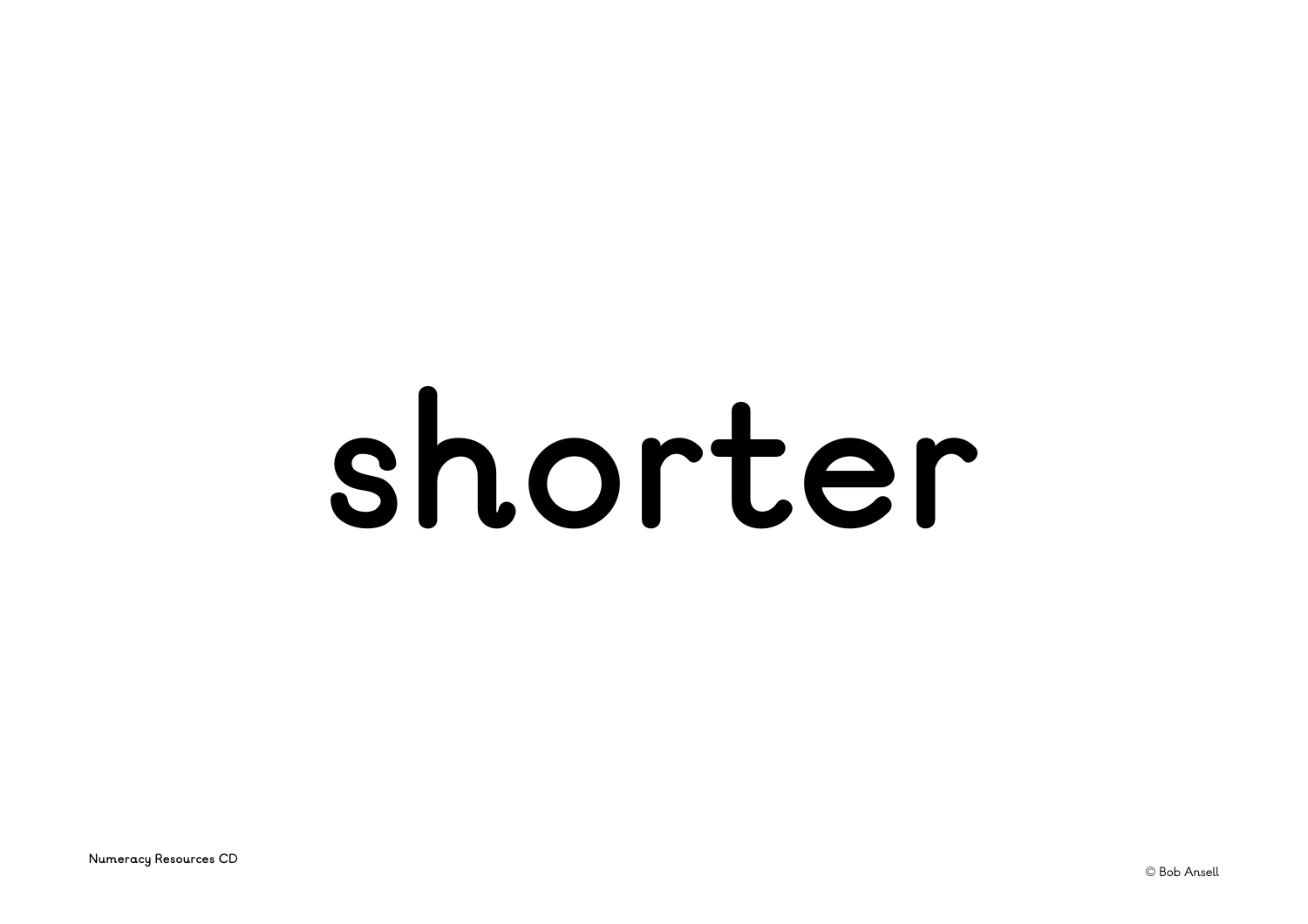#### **taller**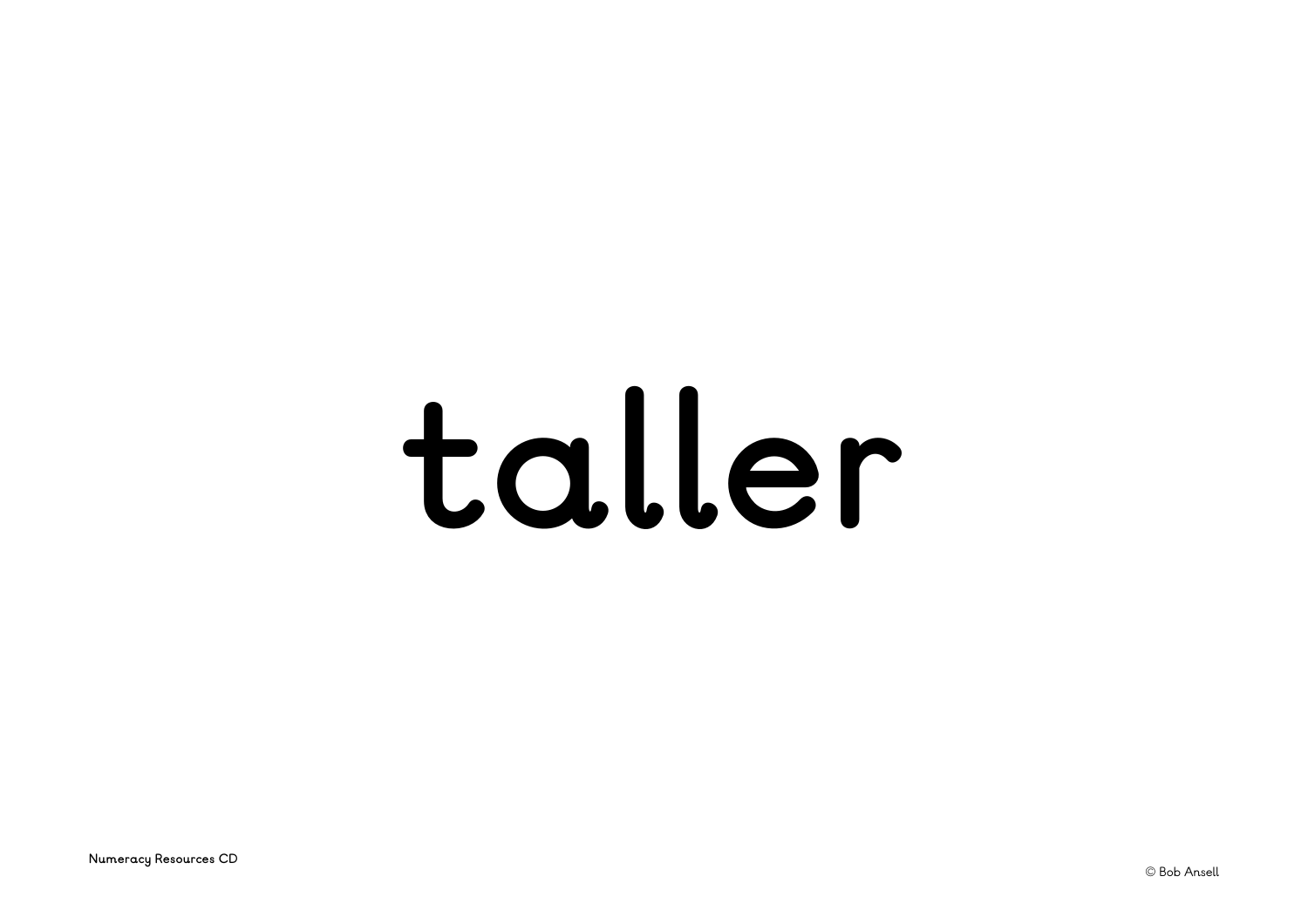# **higher**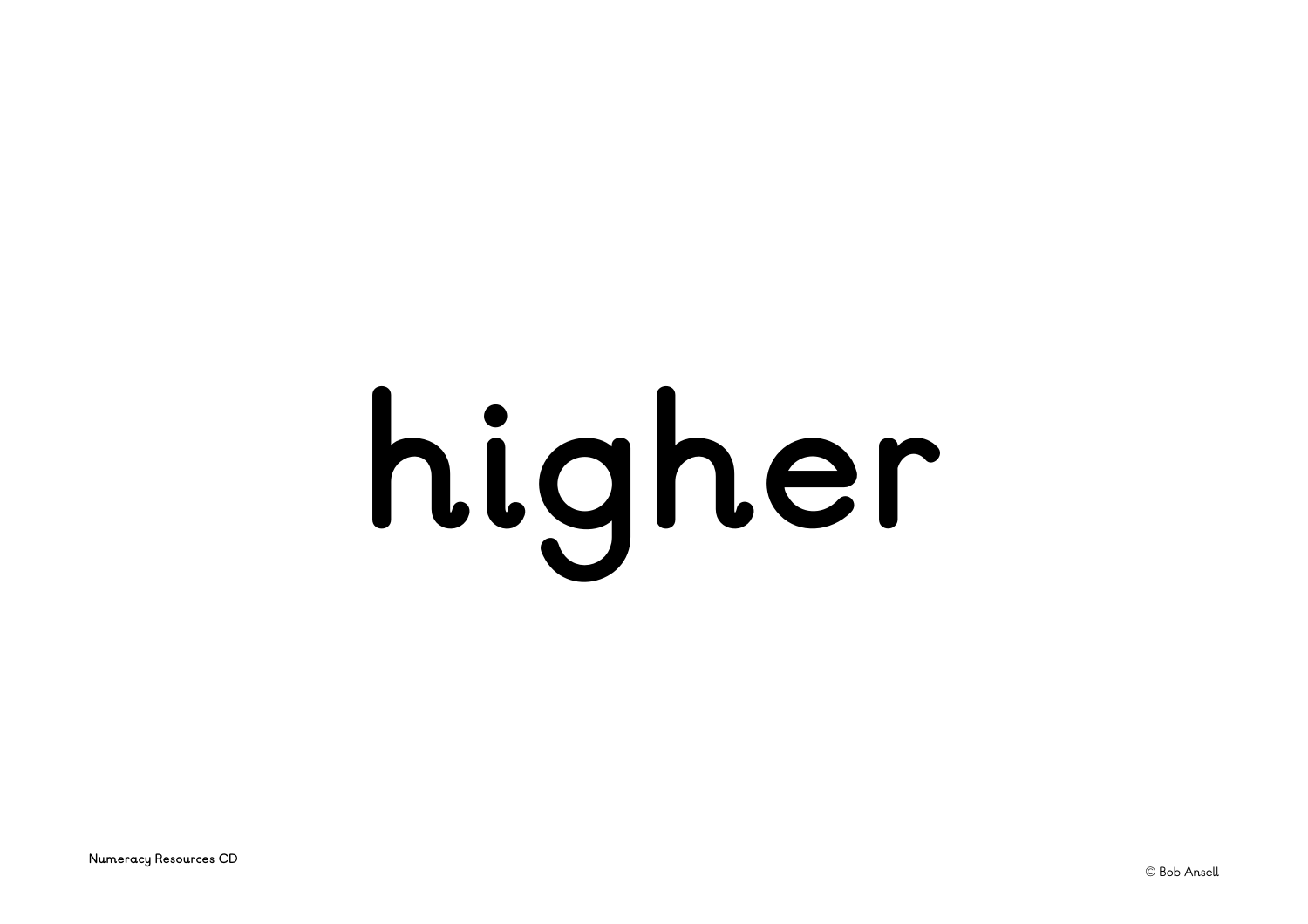### **longest**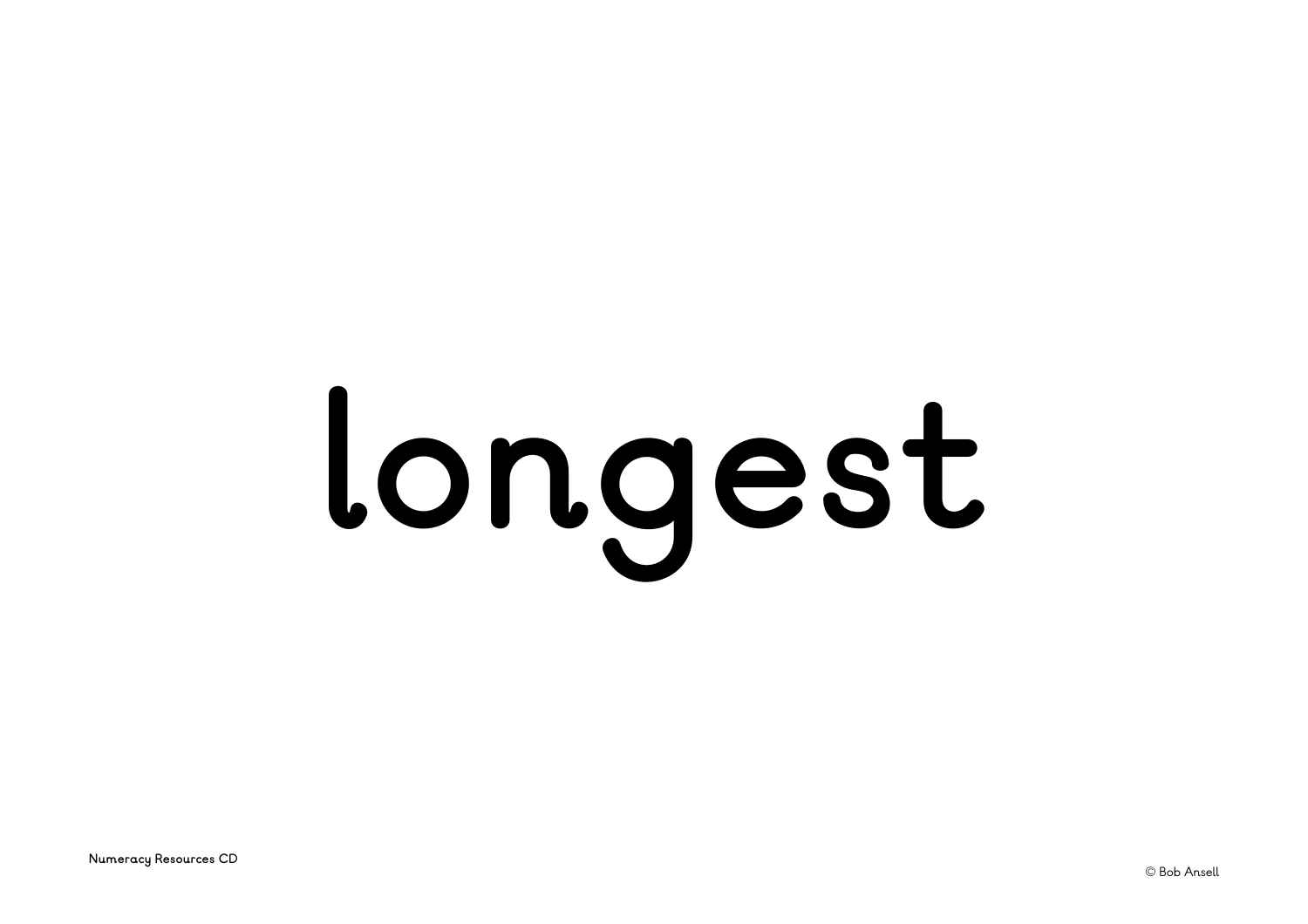#### **shortest**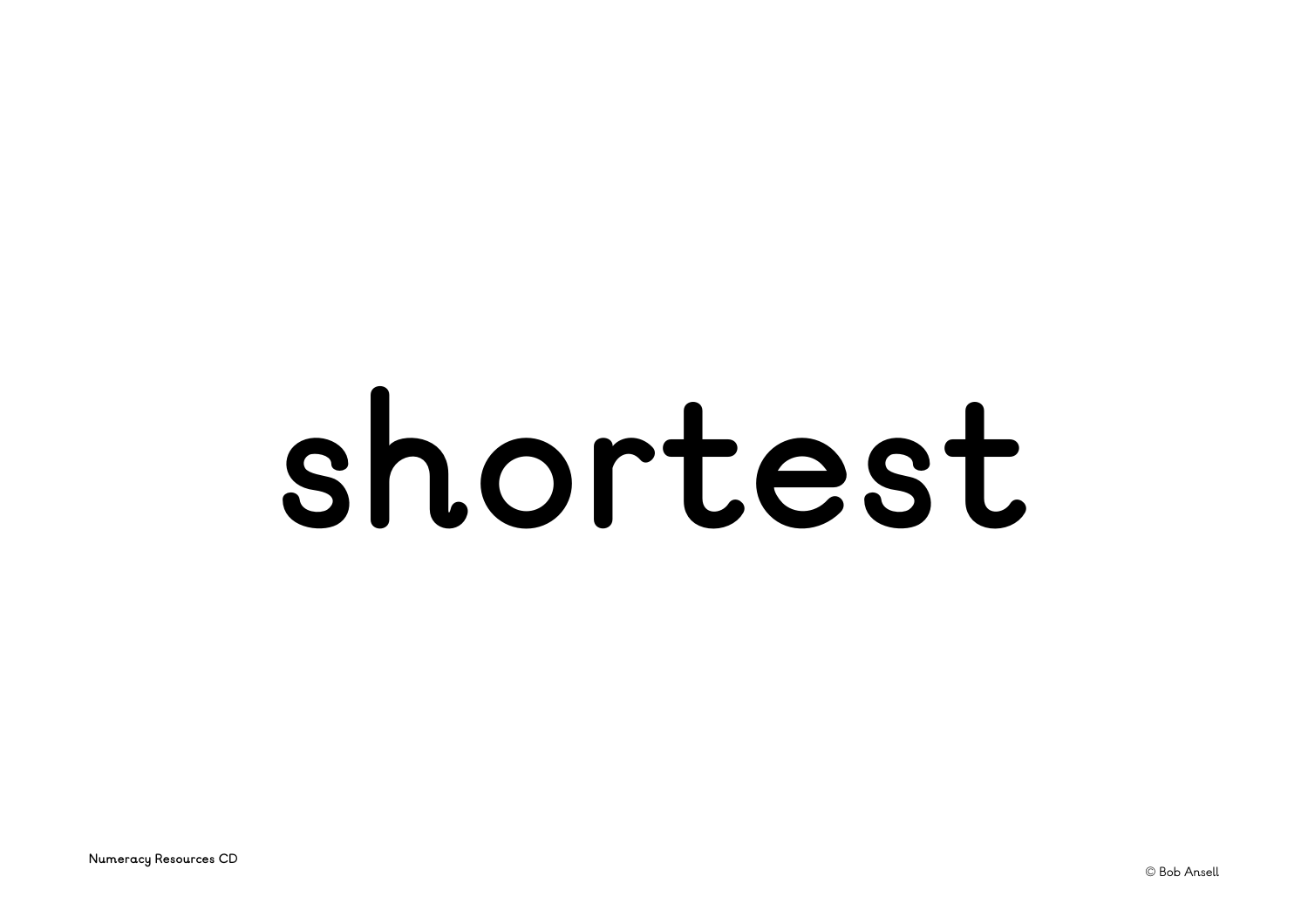#### **tallest**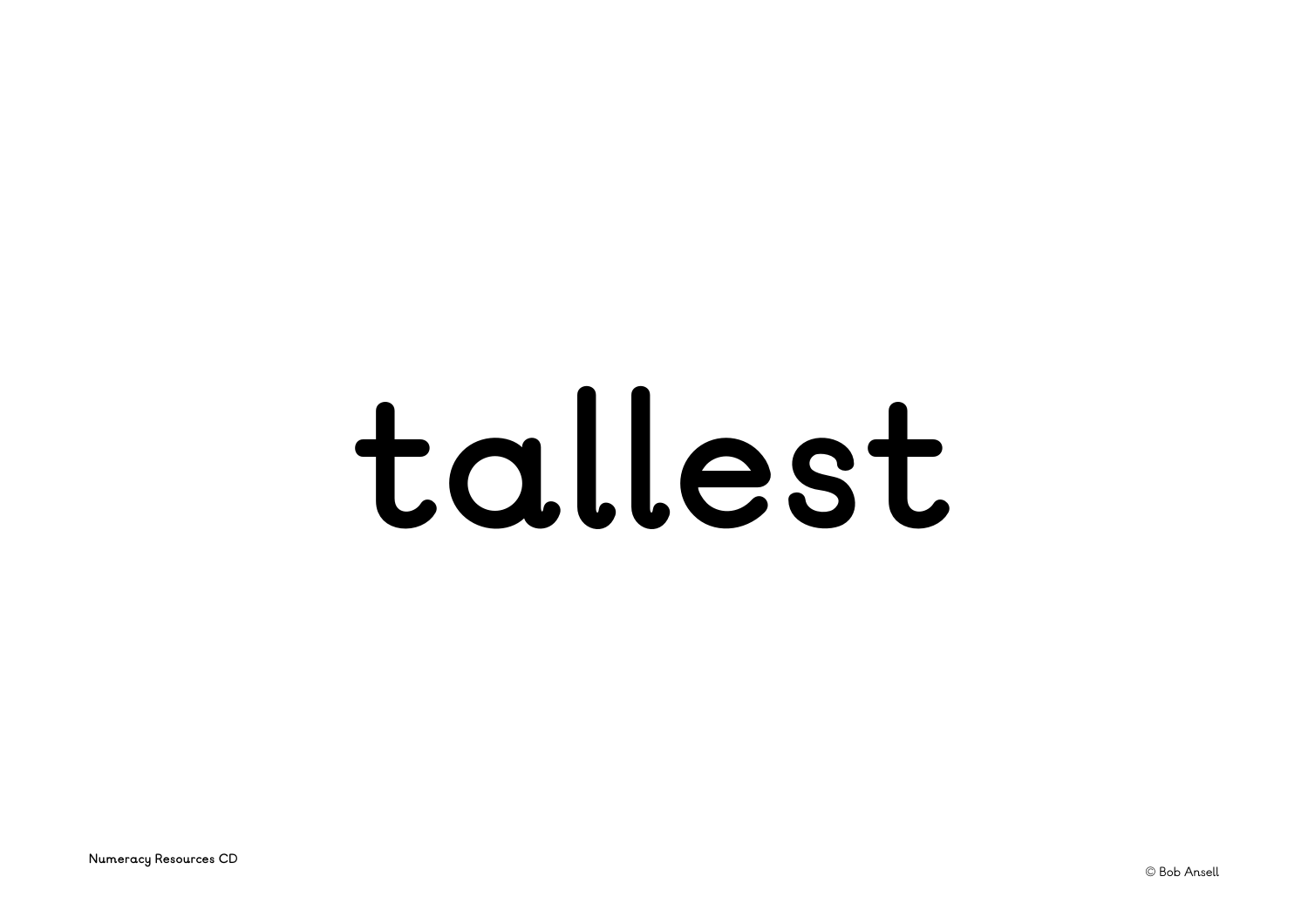### **highest**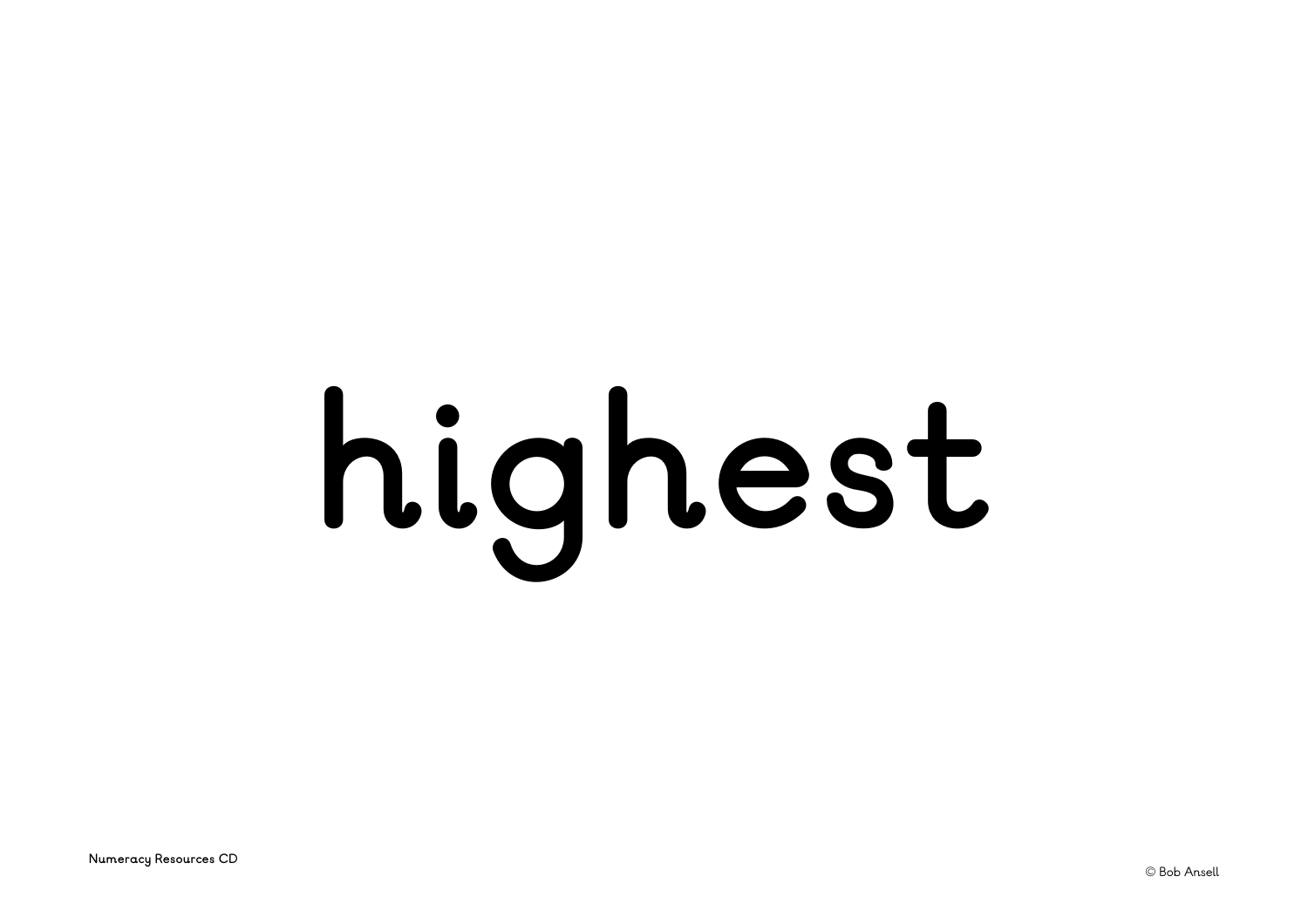### far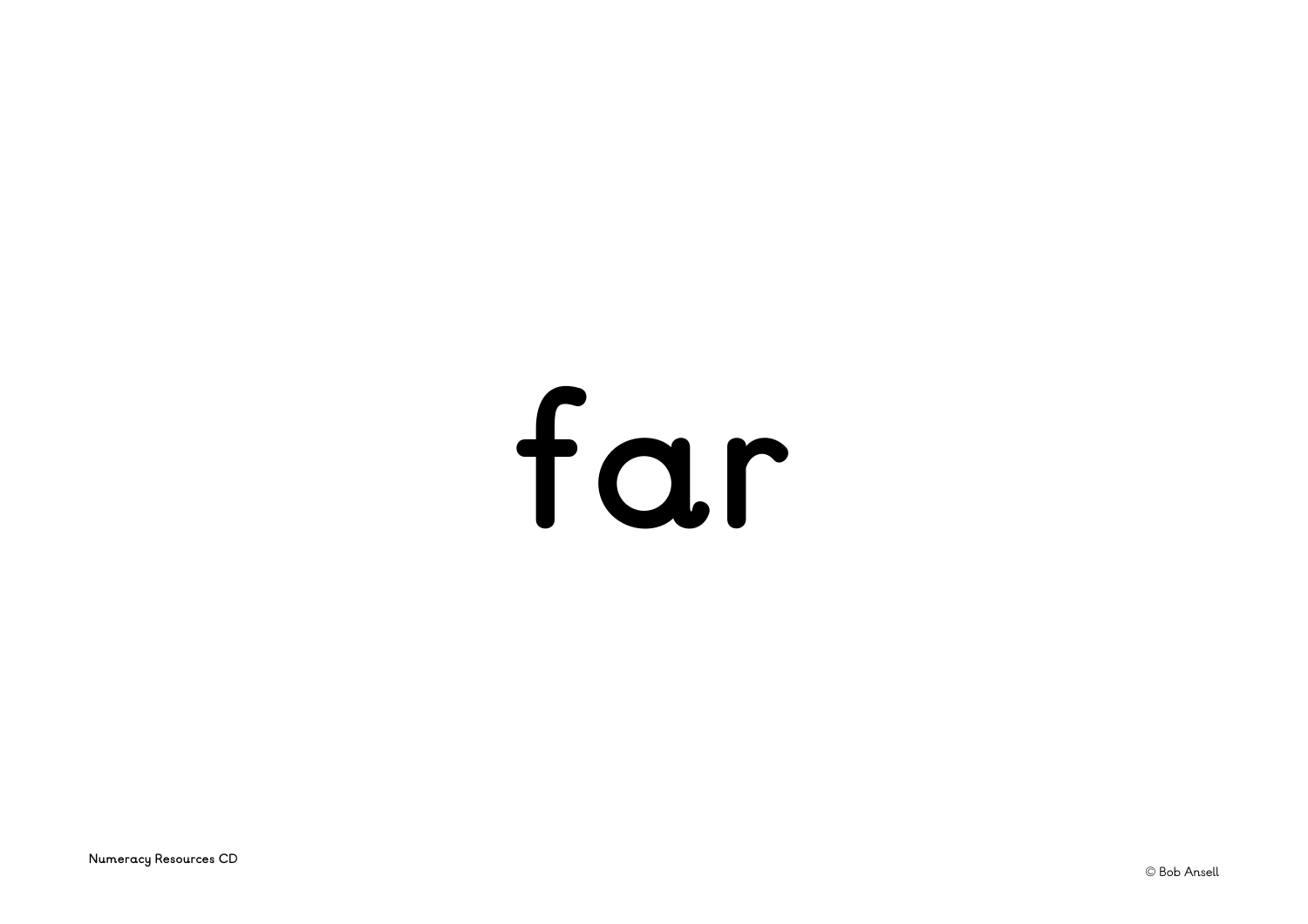#### **further**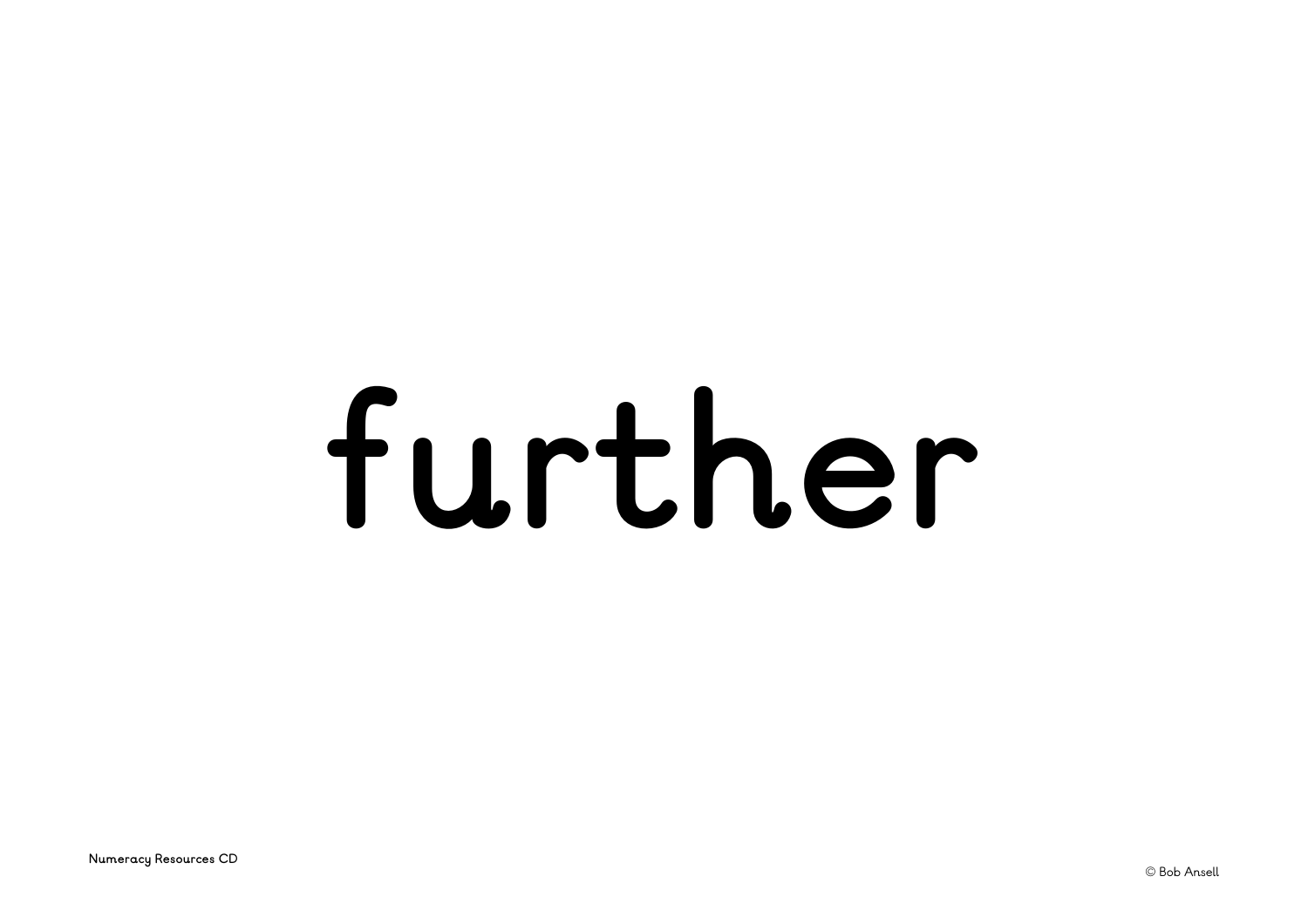### **furthest**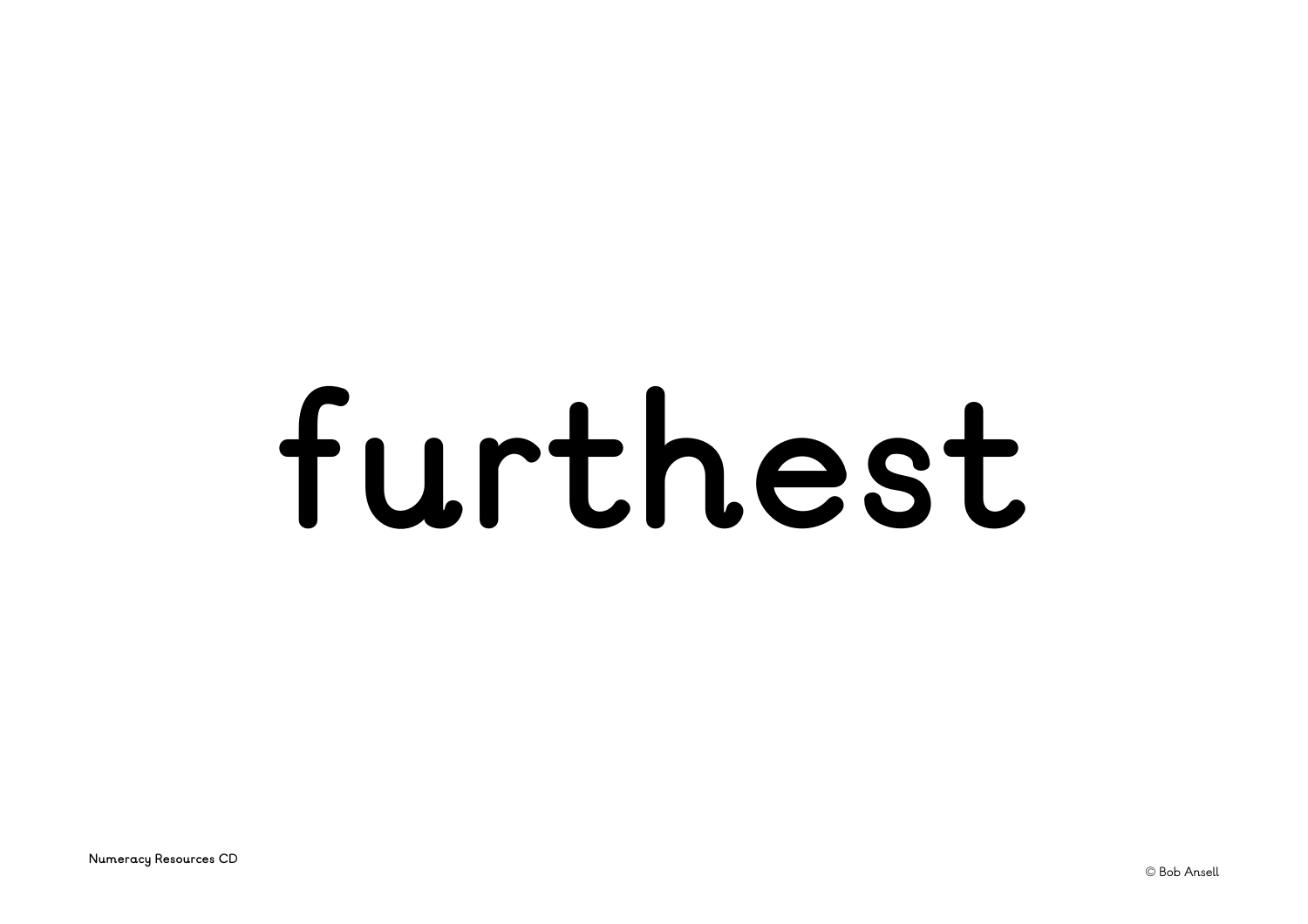#### **near**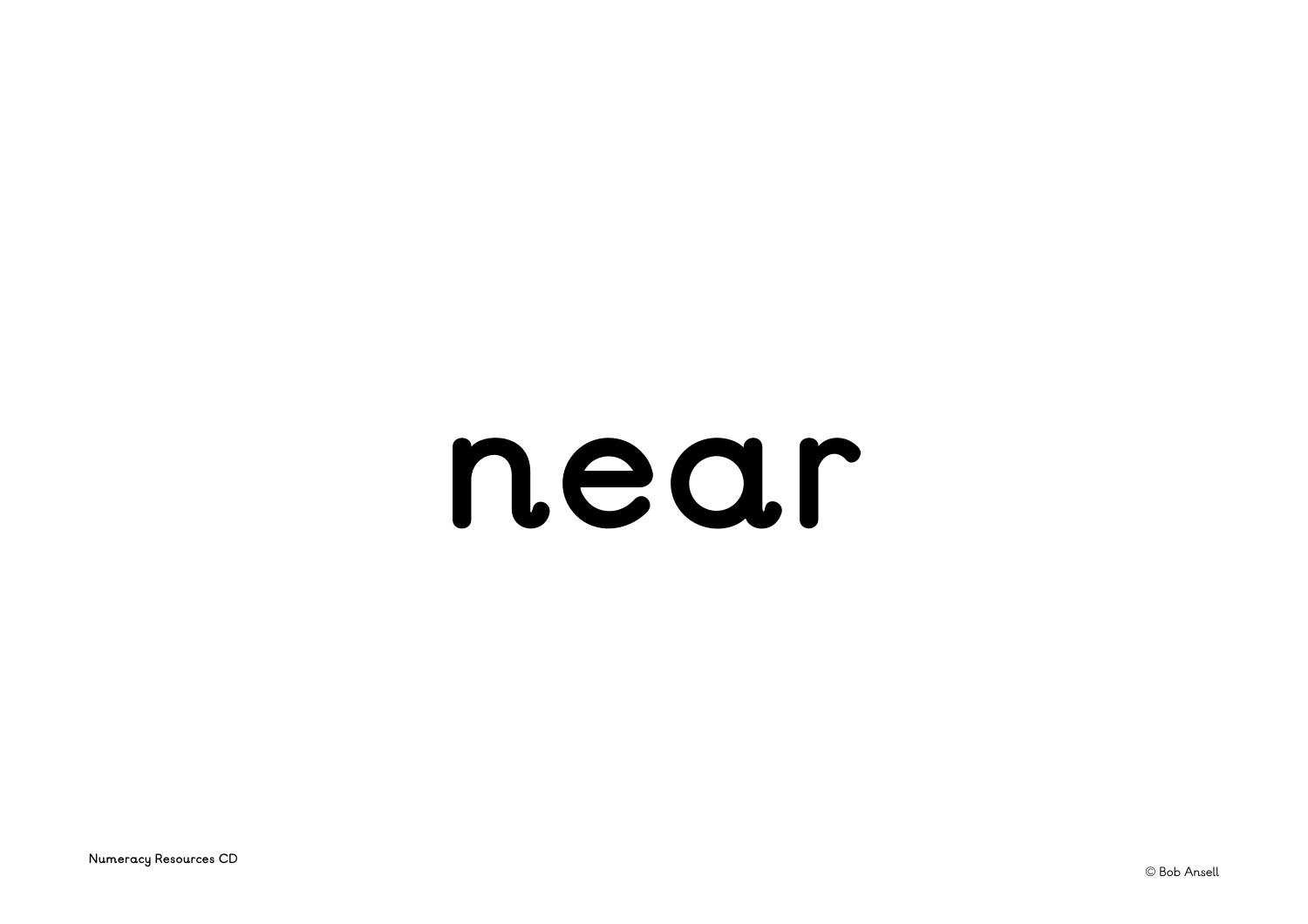#### **close**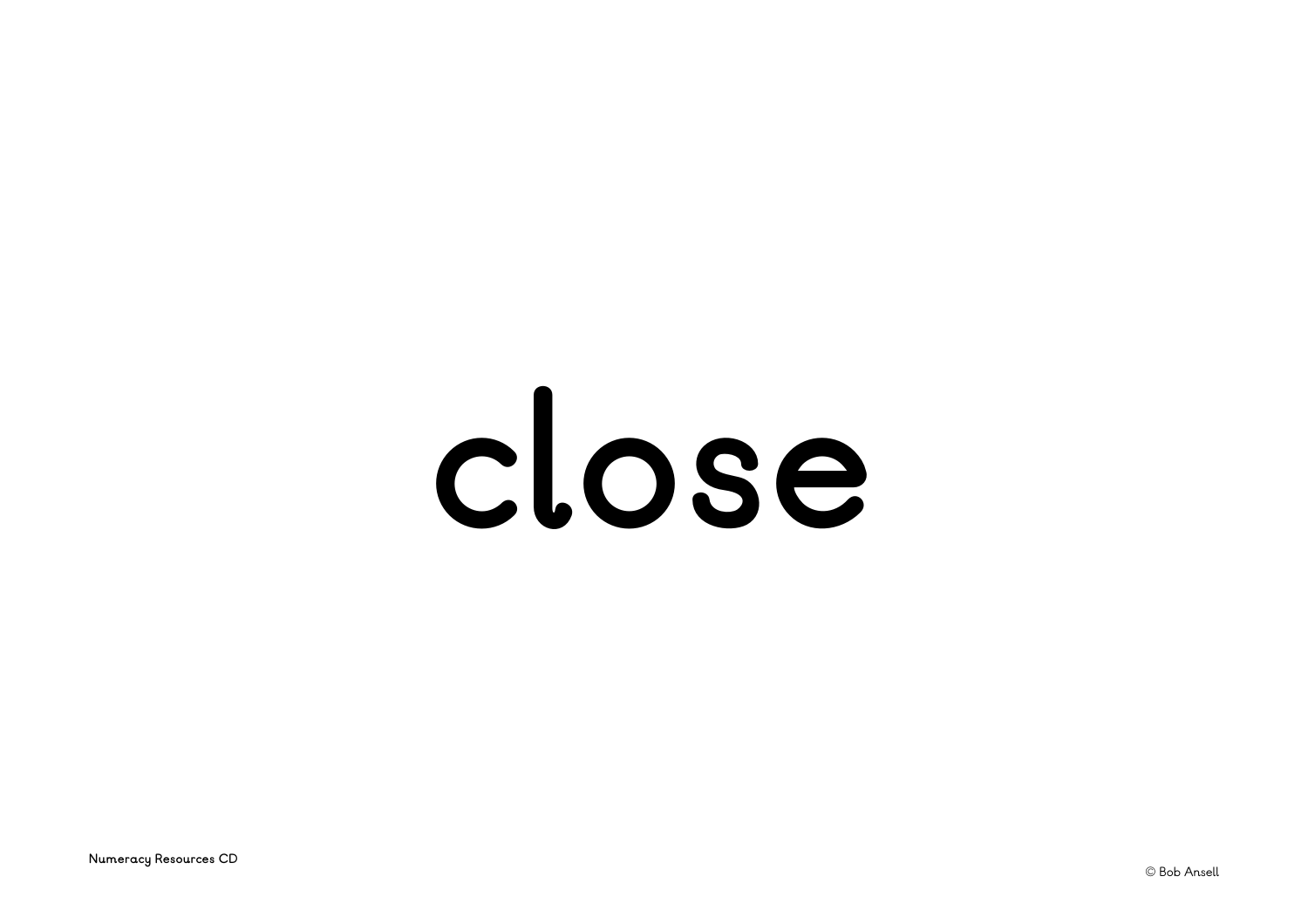#### **metre**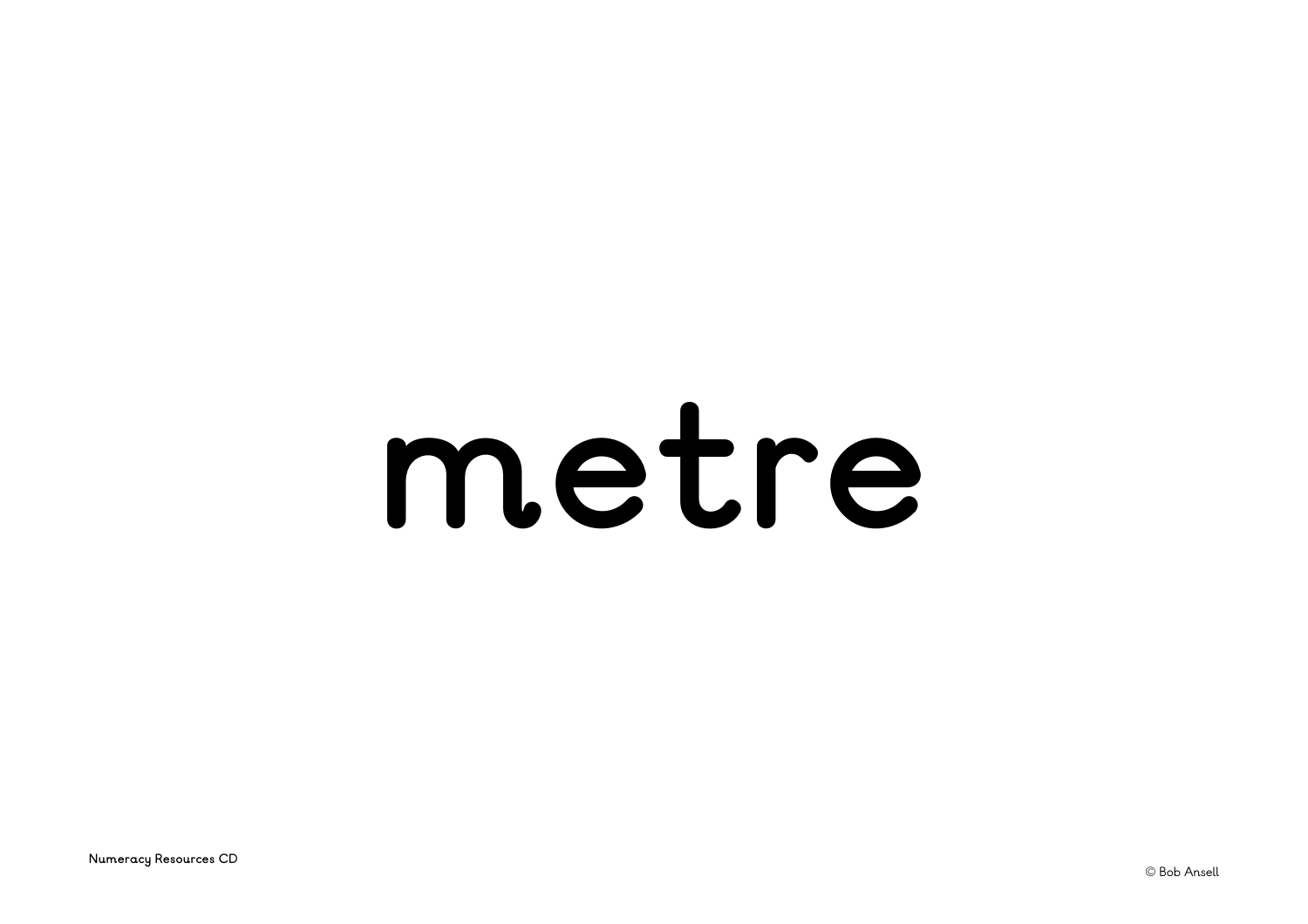#### **centimetre**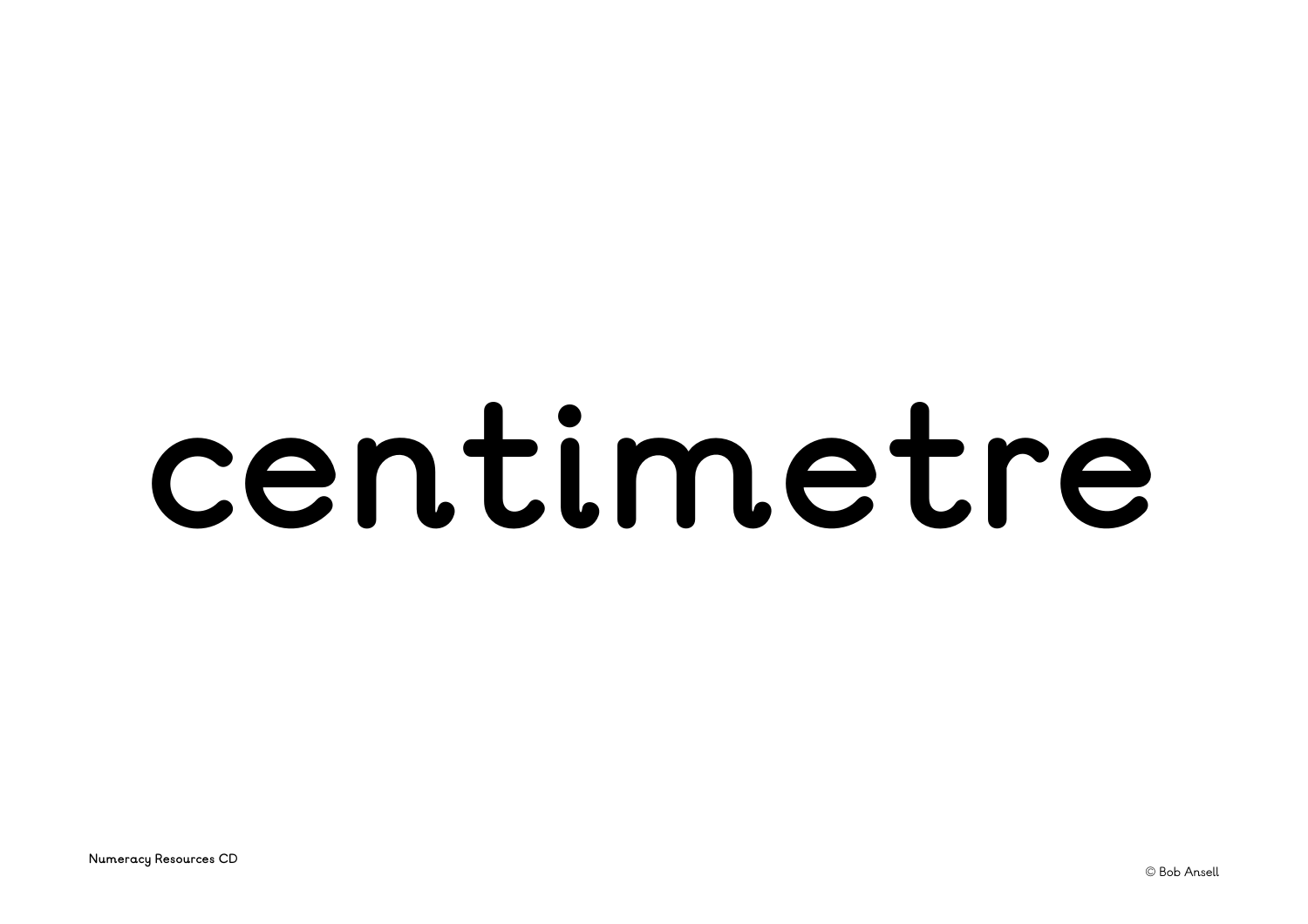#### **ruler**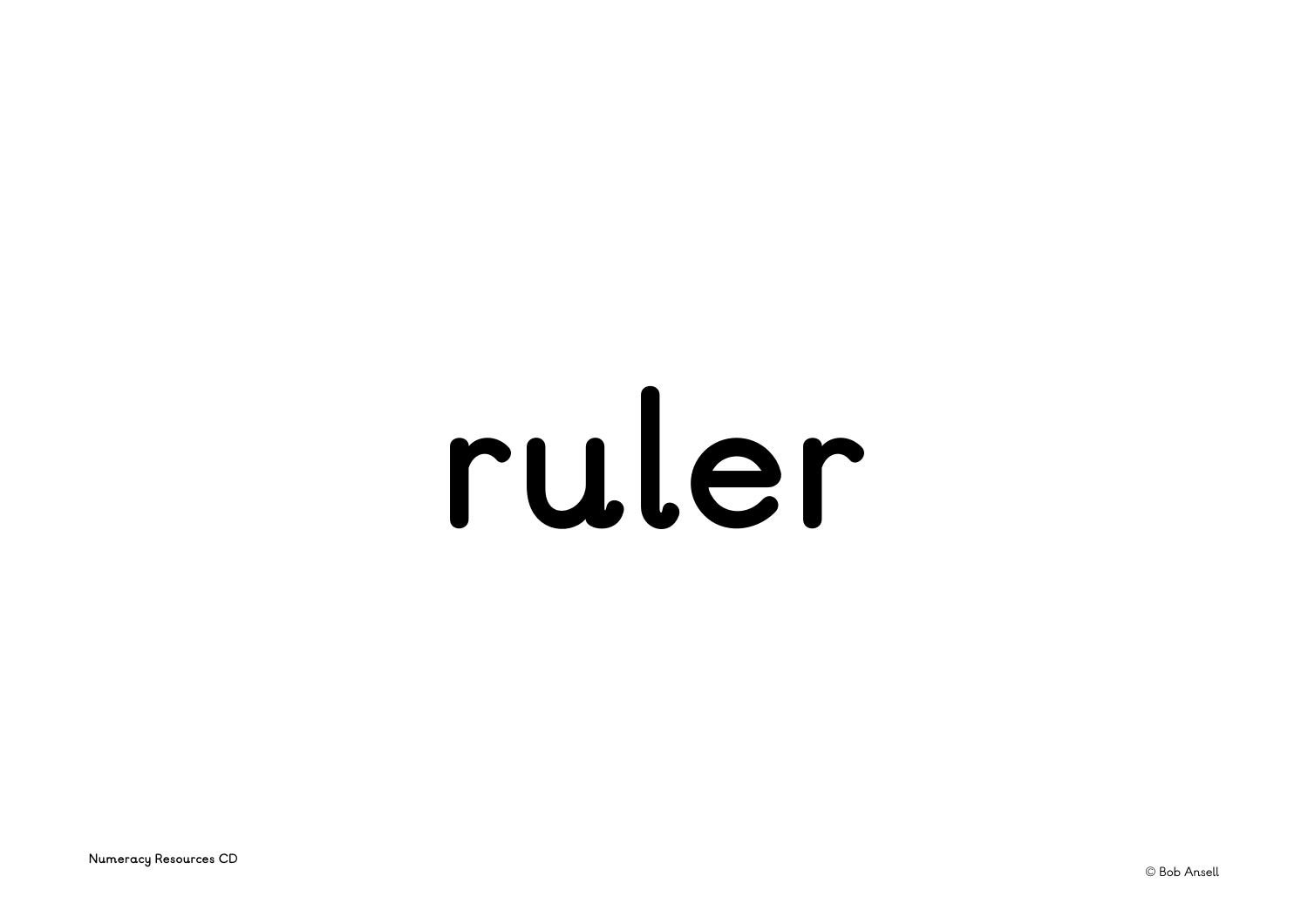### **metre stick**